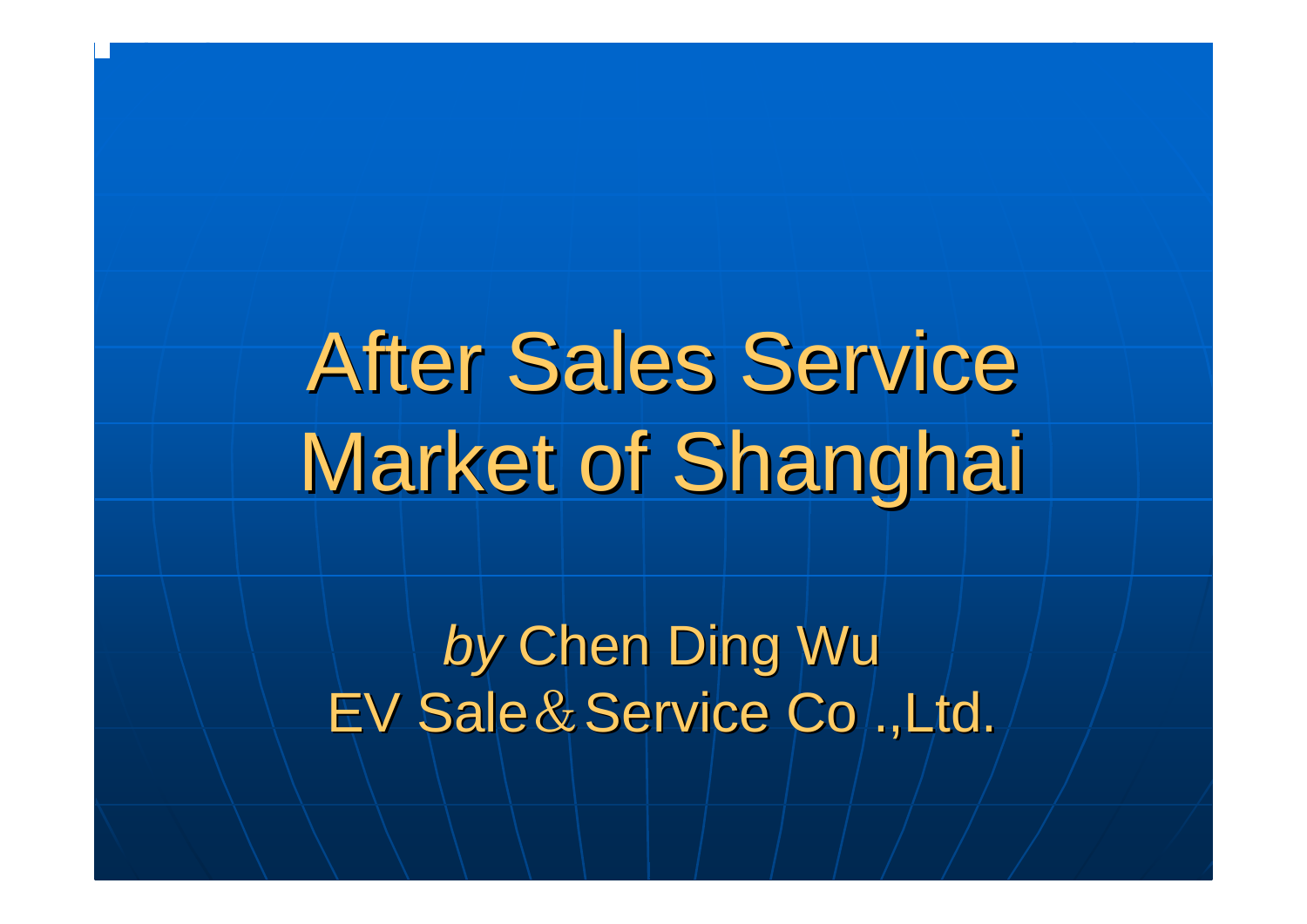

### 陳定武 易維電瓶維護有限公司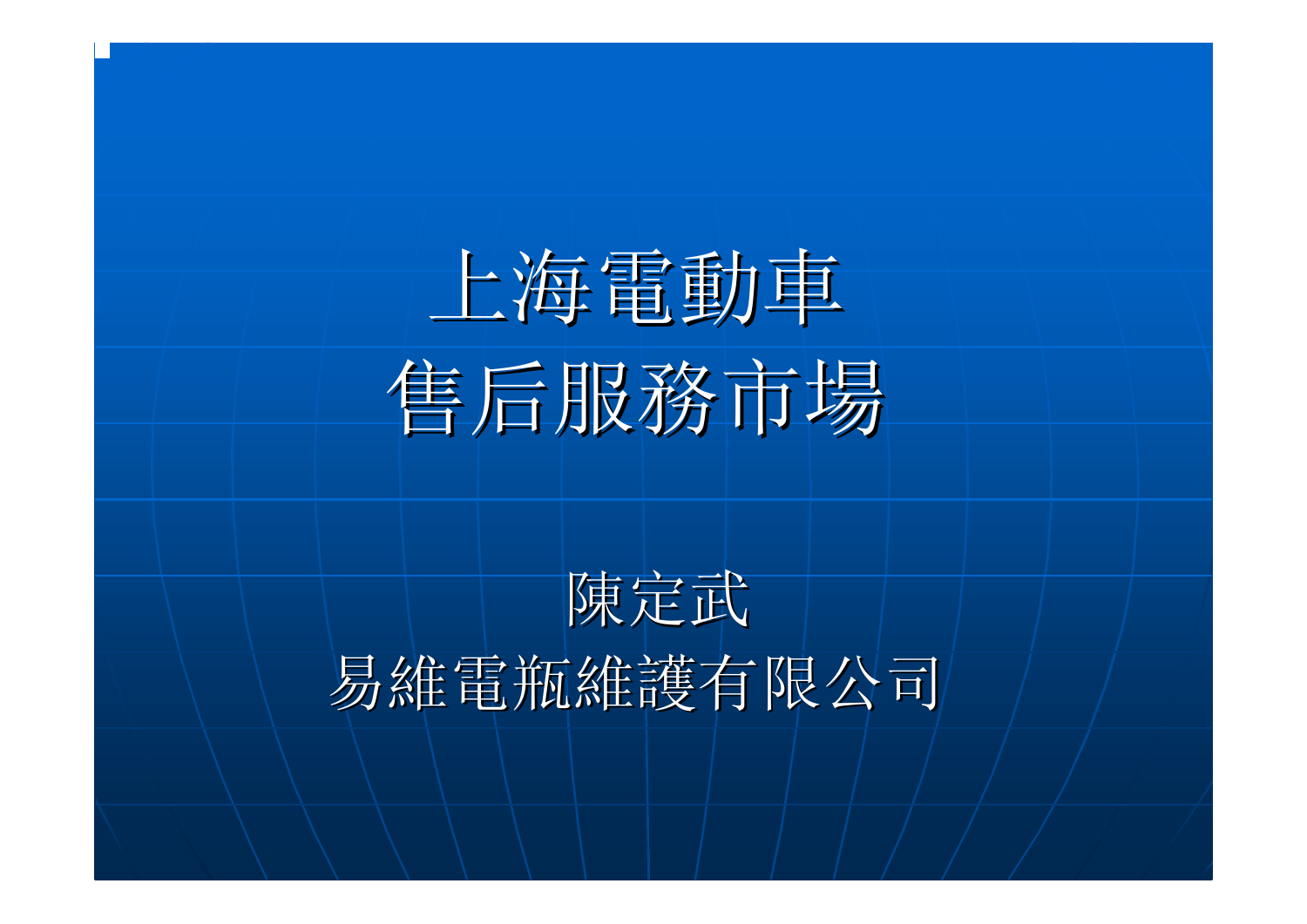The after sales repair service is The after sales repair service is a big share of LEV business in **China** 

**Repair service is very important** part of China LEV industry.

**East Chinese consumers have a** different expectation from USA, EU, or Japan.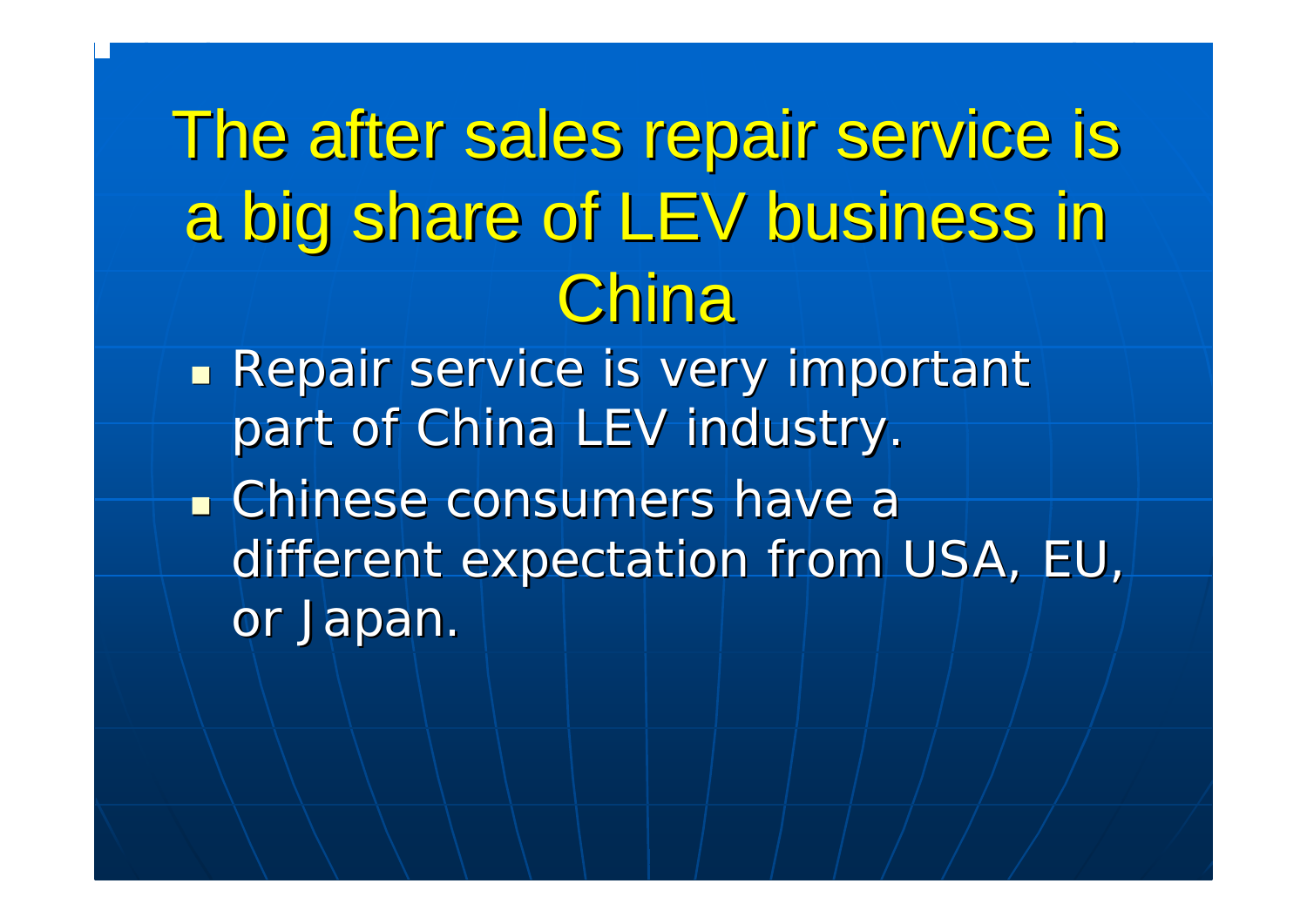#### 售后修理是中國電動車行行業中重 要組成部分

■ 修理服務是中國電動車行業的重要組成部 分。

 中國消費者對所購產品的期望值不同于西 中國消費者對所購產品的期望值不同于西 方消費者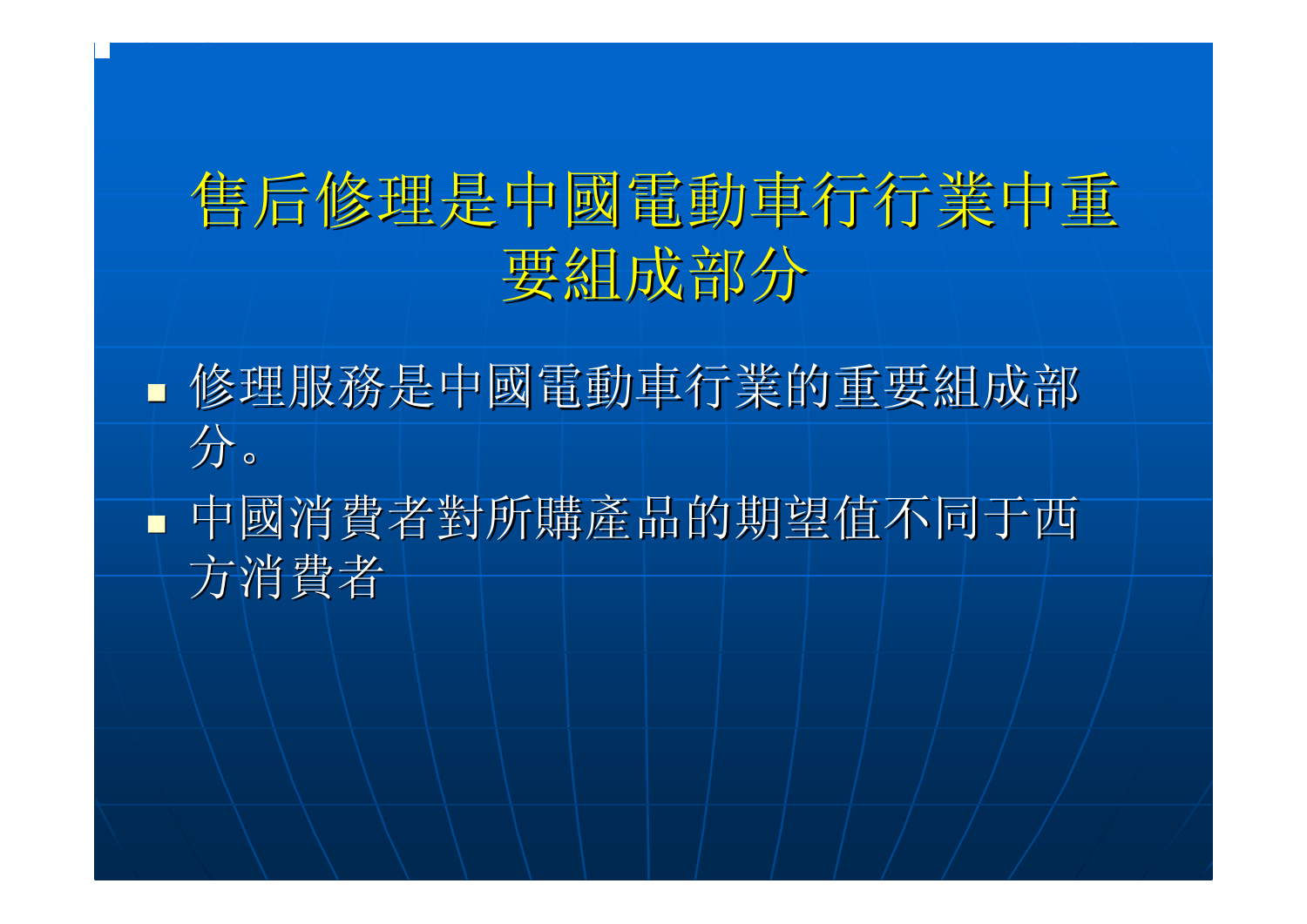### The size of after sales service market

- **1/3 of total price of bike spent on after** sales service every year.
- $\overline{\phantom{a}}$ **Battery 350RMB**
- Tyres 90RMB
- $\mathbb{R}^2$ **Example Controller or charger 100RMB**
- $\blacksquare$  Throttle 35RMB

 $\overline{\phantom{a}}$ ■ Brush Motor 380RMB(every 2.5-3years) **Brushless Motor 200RMB as same as its Brushless Motor 200RMB as same as its and as its and as its and as its a** controller (1.5years)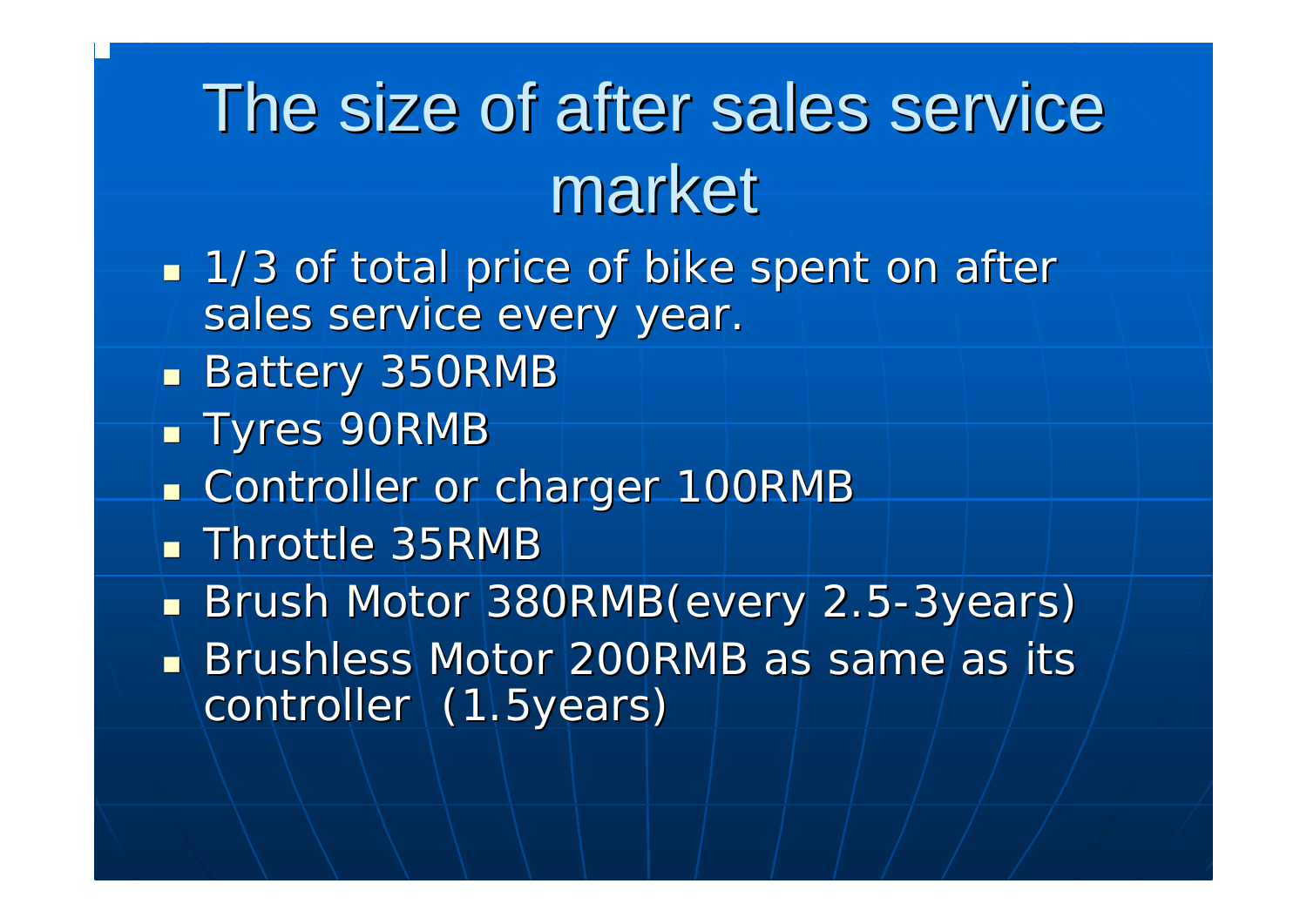### 售后服務市場的規模 售后服務市場的規模

■ 每年的修理費相當于1/3的電動自行車價 格

 電池: 350人民幣 輪胎:90人民幣 控製器或充電器: 控製器或充電器:100人民幣 轉把:35人民幣 ■ 有刷電機: 380人民幣 (2.5 --3年) ■無刷電機及其控製器: 200人民幣 (1.5年)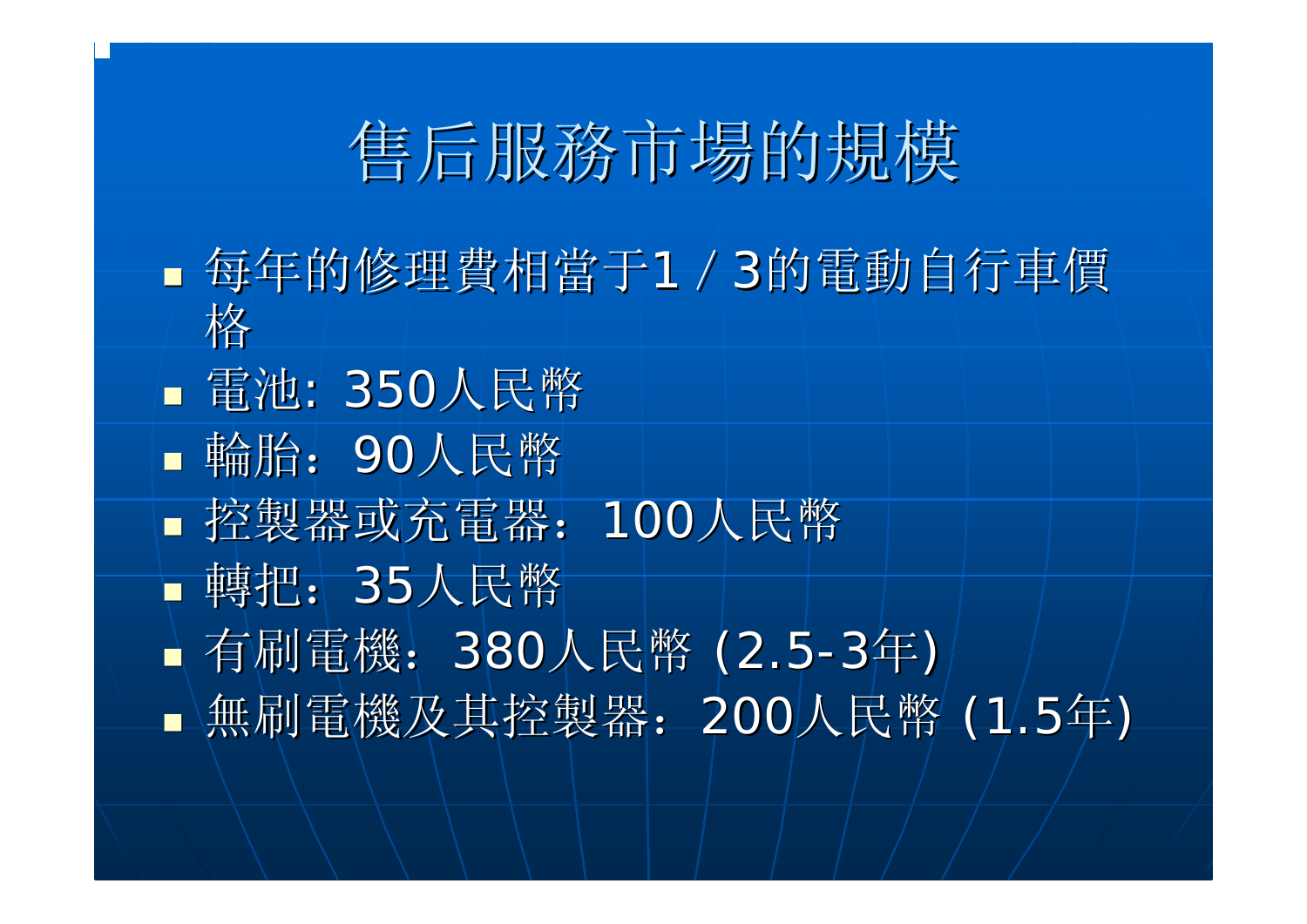#### The output of the repair market

- $\blacksquare$  If 4million e-bikes are sold with 6 billion sales volume in the first year….
- $\overline{\phantom{a}}$  $\blacksquare$  The repairing market will make at least 2 billion sales in the second year!
- $\blacksquare$  The expectation of the consumer is that the bike is used for at least 5 years.
- $\blacksquare$  The total expense of the e-bike purchase and service increases from 2000rmb and service increases from 2000rmb initially at shop to 5000rmb total in 5 years.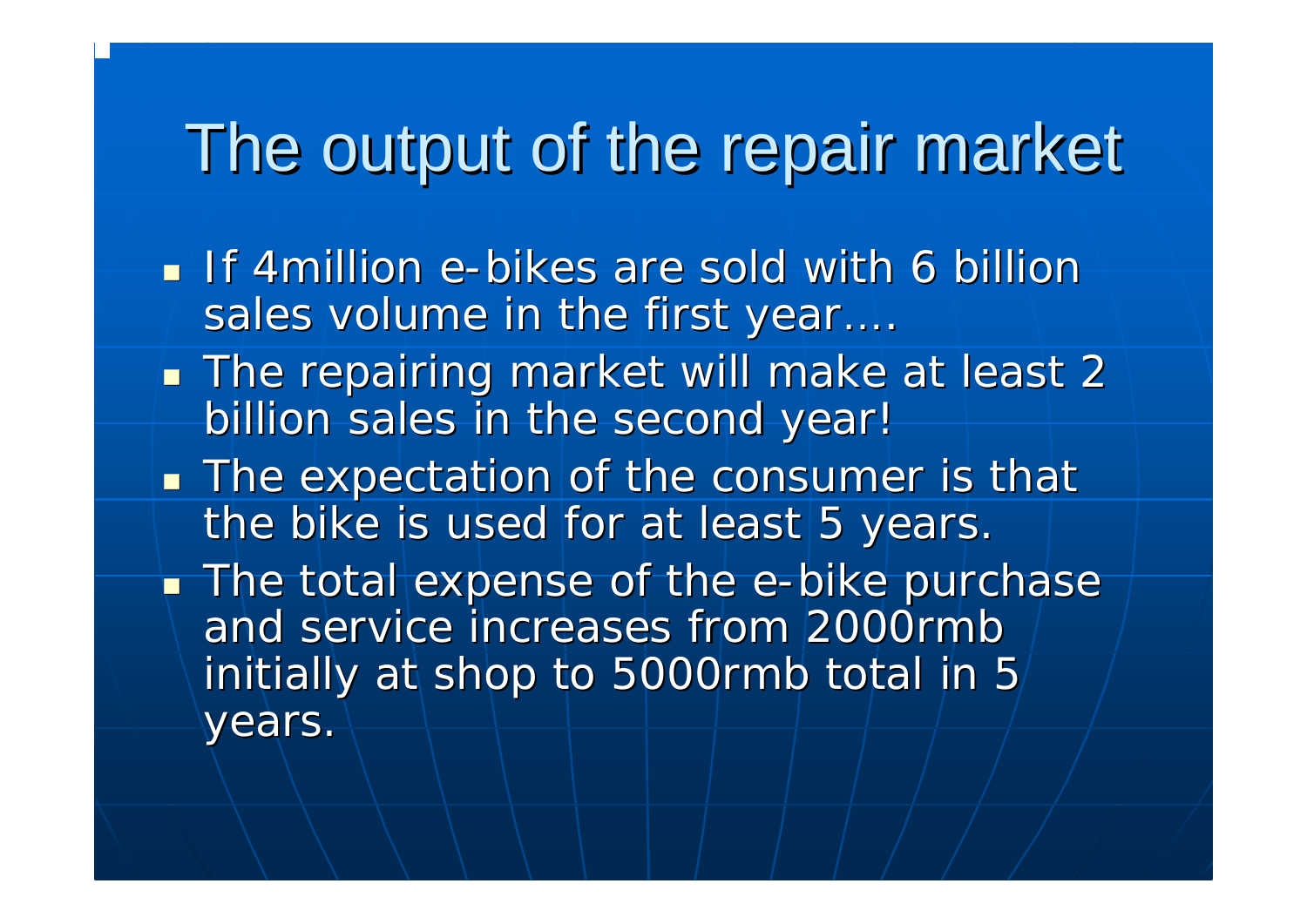### 維修市場的消費量

- 如果第一年電動自行車的銷量為400萬輛, 對應銷售額為60億,
- 那么第二年維修市場至少可以有20億的消 費量。
- 消費者預期所購車的電動車使用壽命為5 年。
- ■一輛原購買價格為2000RMB的電動車在5 年后的價值為5000RMB 。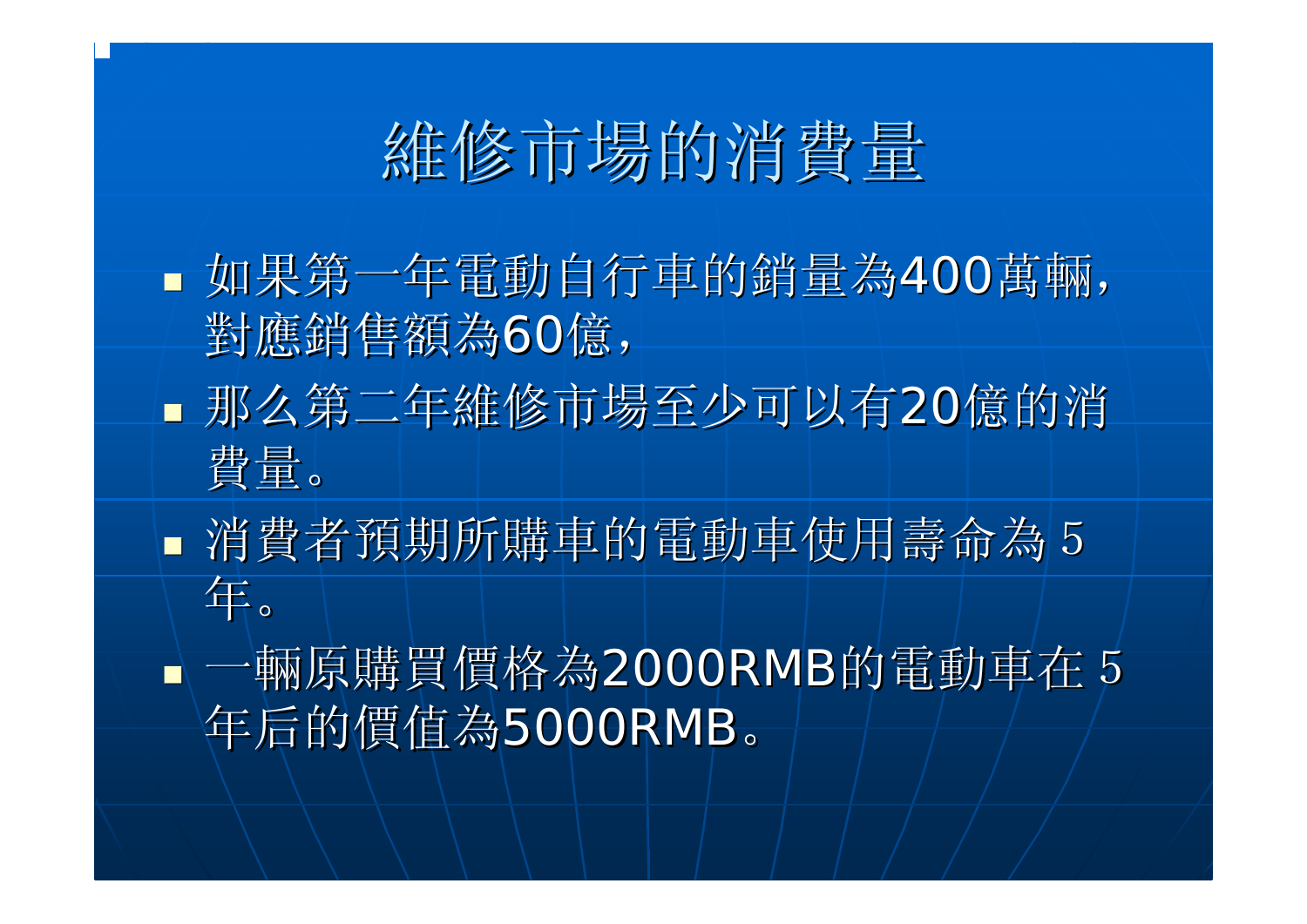After sale service is More **Profitable than Sale Bike ■ Manufacture's margin today is 100** -150RMB **Retailer's margin is 100-200RMB Repair service margin is at least** 200RMB / year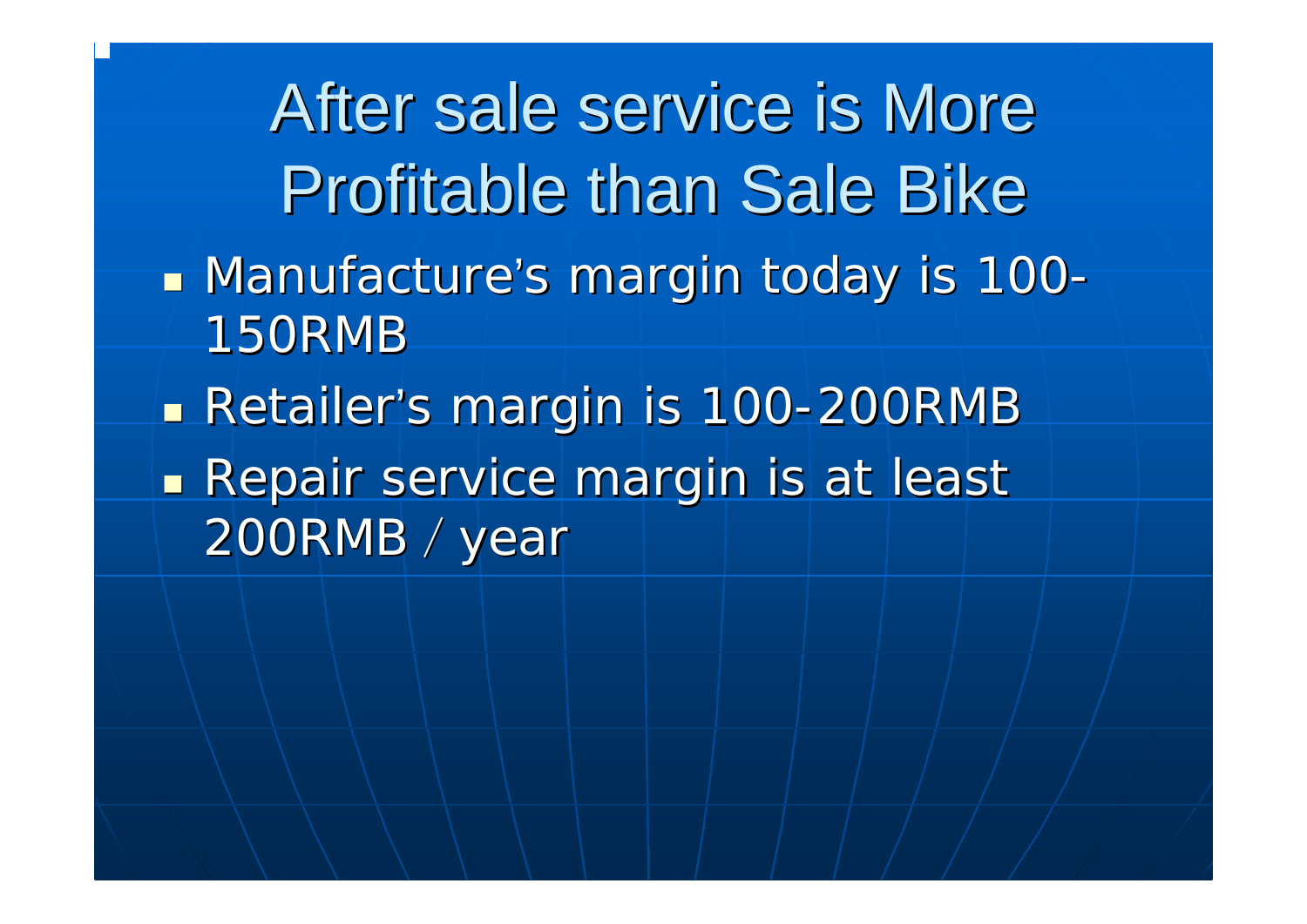### 修車比售車更賺錢 修車比售車更賺錢

■當前製造商的利潤為: 100-150人民幣 / 輛

■ 零售商的利潤為: 100-200人民幣 / 輛 ■ 修理服務至少盈利: 200人民幣 / 輛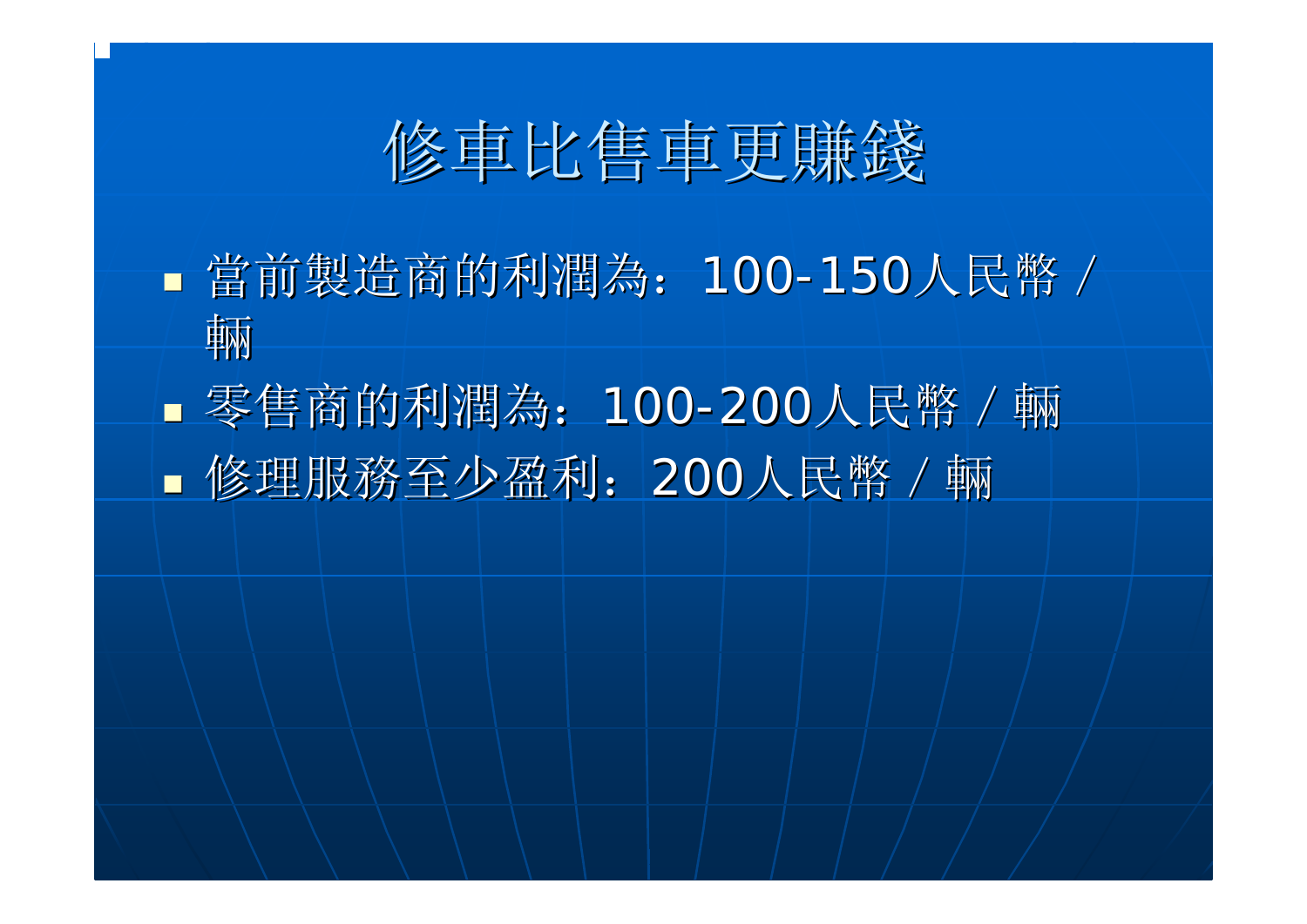The Competition of the Repair Market is Very Tough Market is Very Tough

- **E**-bike manufactures
- **E**-bike retail shops
- **Repairing with shop and authorized** by the bike association
- $\blacksquare$  Repairing with small shop
- $\blacksquare$  Repairing without shop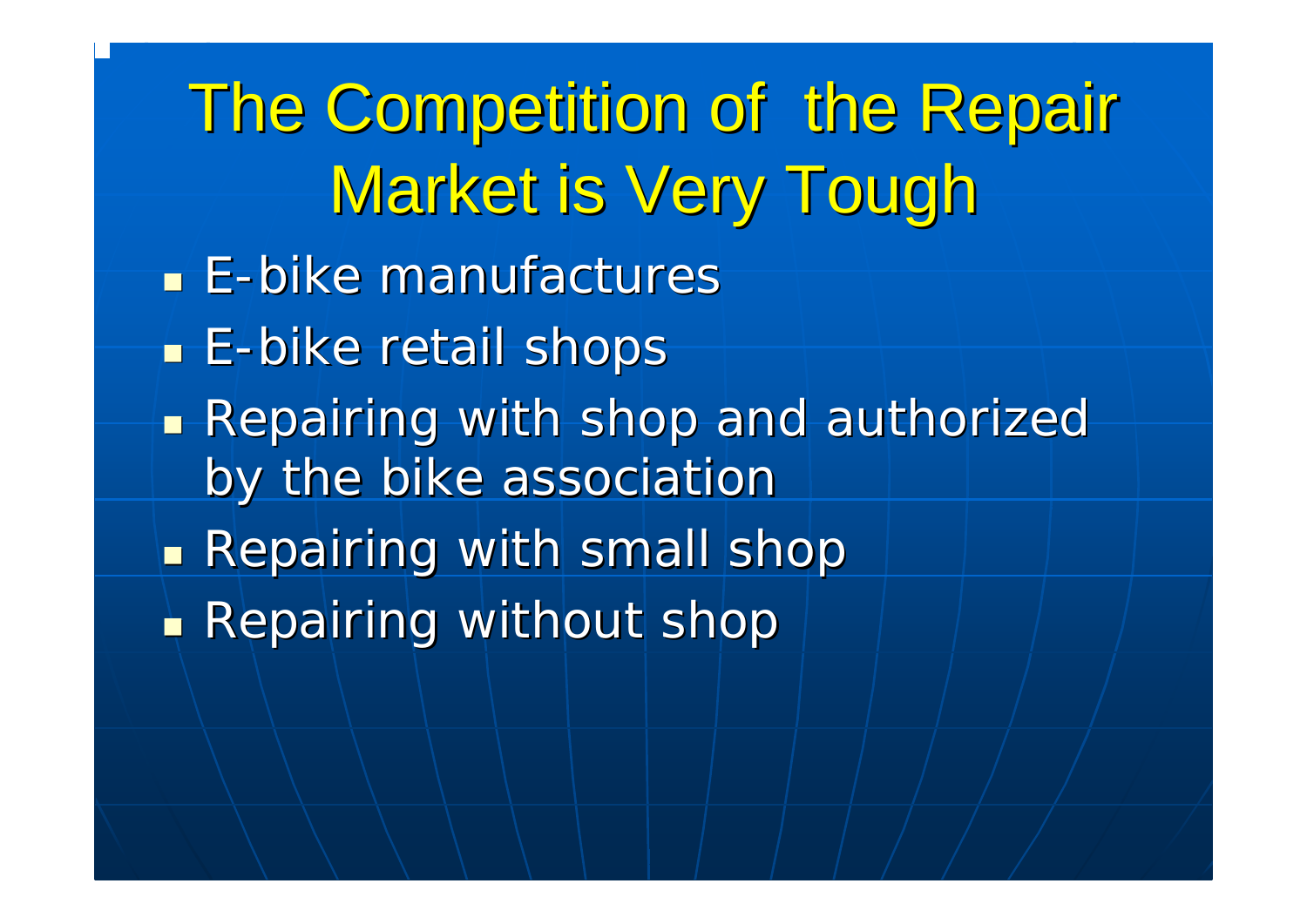### 維修市場競爭激烈

 電動自行車製造商 電動自行車製造商 零售商店 ■ 自行車協會授權的銷售兼維修商店 ■ 帶有小型商店的修理鋪 街邊修理鋪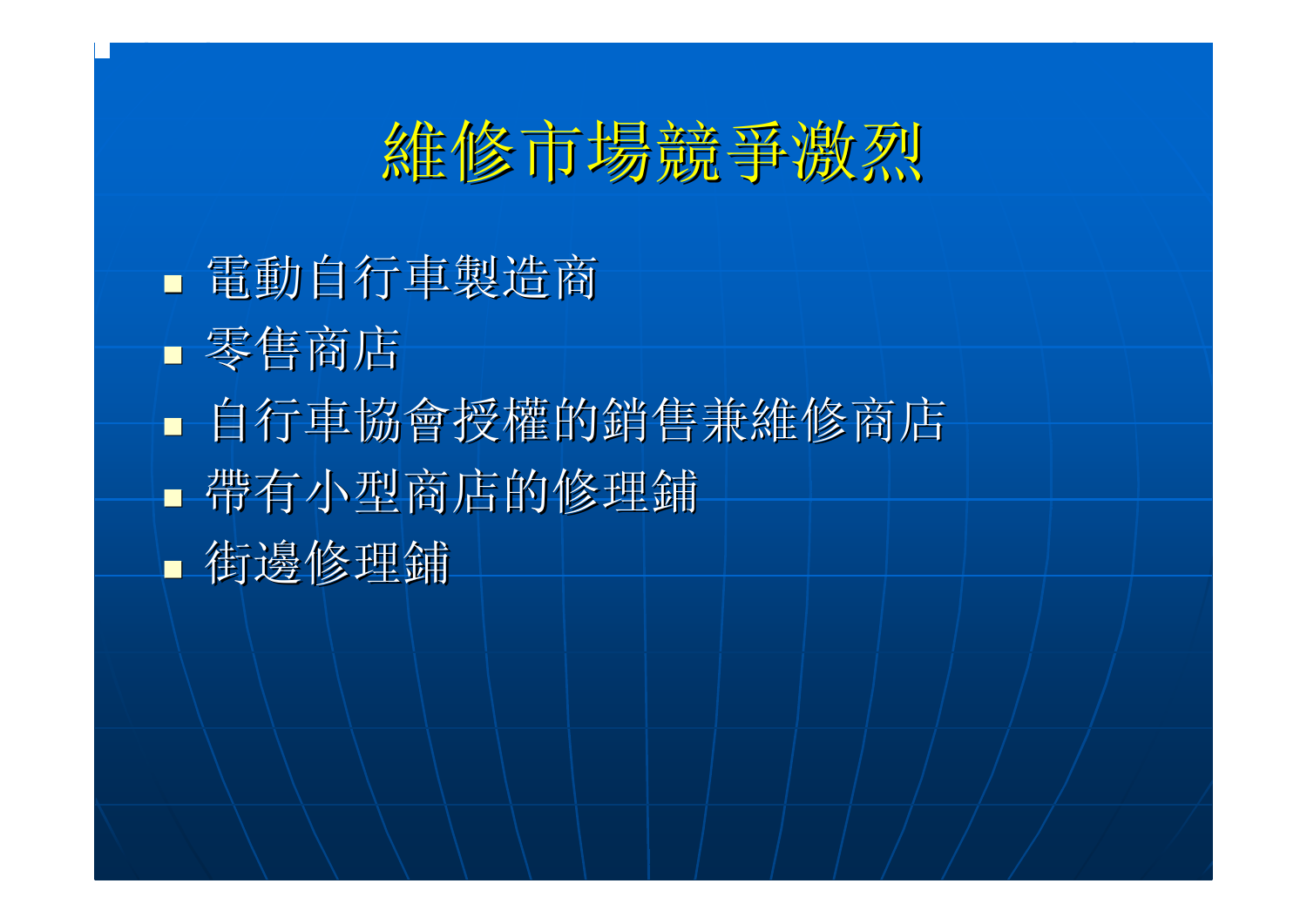### Manufactory in repairing

- **Different manufactures have different manufactures have different** attitudes
- $\mathbb{R}^2$ **Some companies make good relationships** (also profitable) with end-users by providing good maintenance.
- **\_ Since e-bike is still a quite young** industry…many companies do not know how to deal with this.
- $\blacksquare$  The manufacturer must have the database of end-user.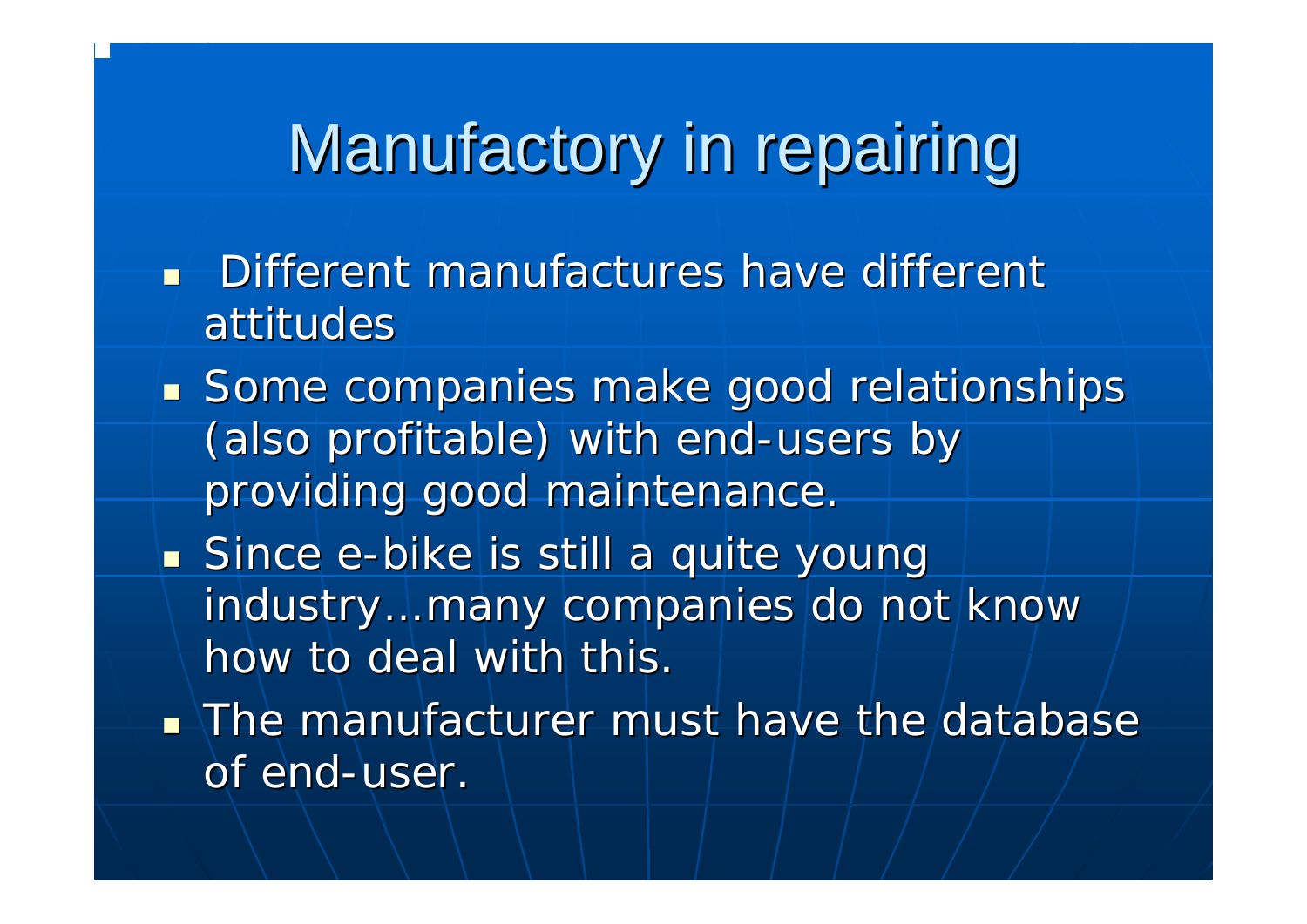### 製造商與售后服務 製造商與售后服務

#### 製造商的態度各有千秋 製造商的態度各有千秋 ■ 有些製造商通過良好的售后服務和終端用 戶保持良好關系 戶保持良好關系 由于電動自行車是新興行業,許多公司還 由于電動自行車是新興行業,許多公司還 缺乏相關經驗。 缺乏相關經驗。 製造商必須具有終端用戶的聯系方式。 製造商必須具有終端用戶的聯系方式。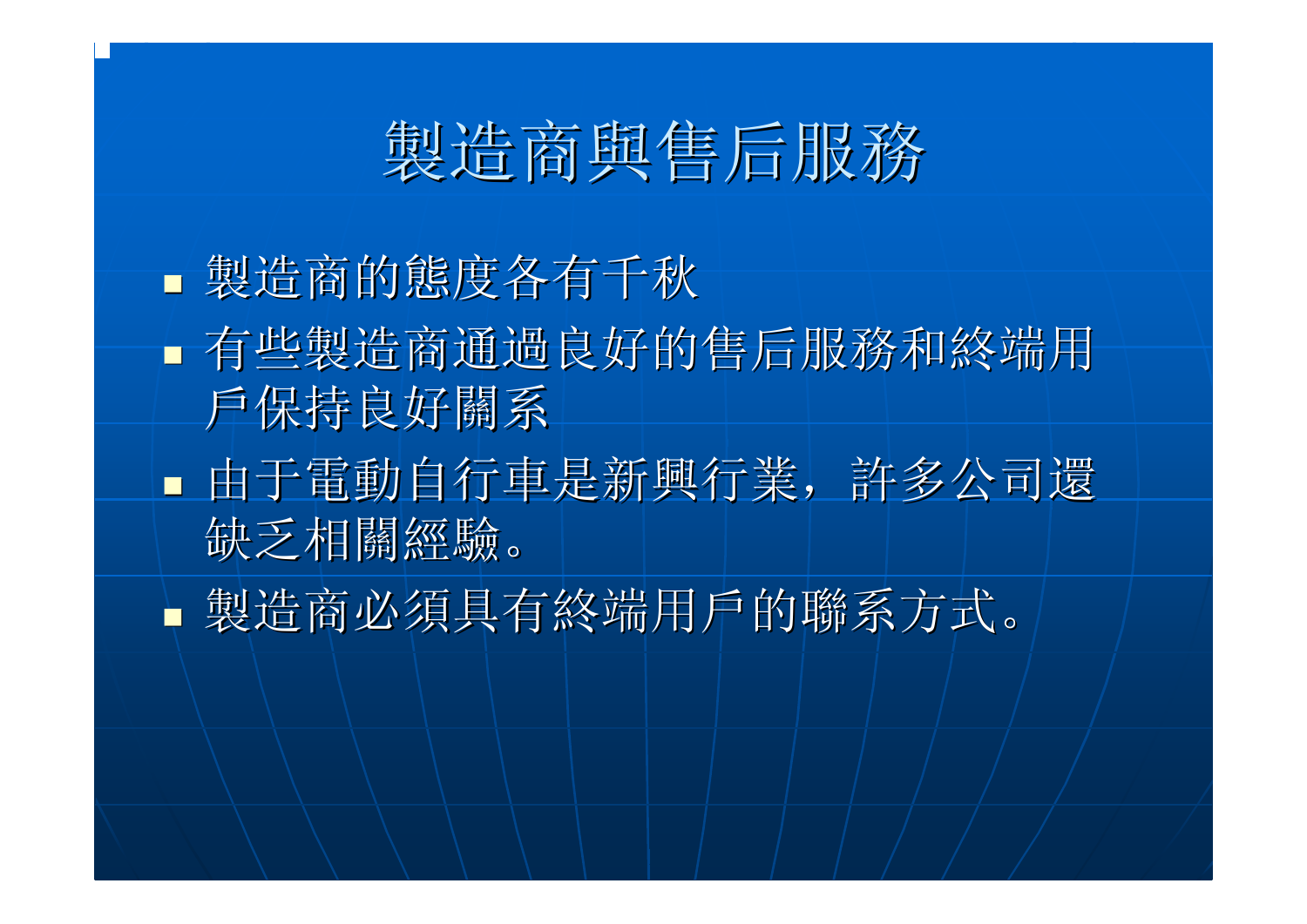#### E-bike retail shops

- **Nore and more retail shops are** aware that repairing business can help them to keep the customers and bring in the new customers, and it is a big income.
- $\blacksquare$  They are directly talking with enduser.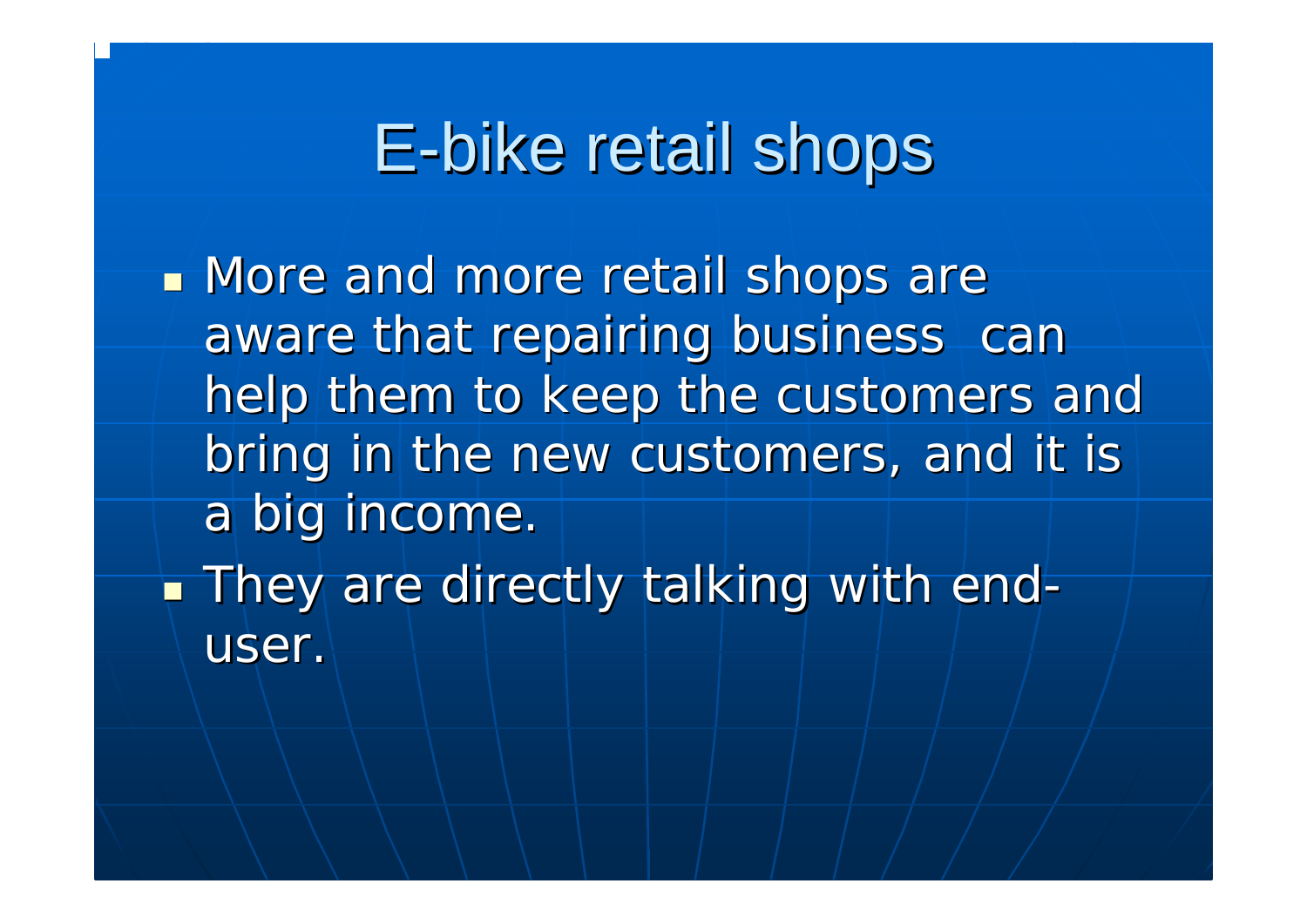### 電動車零售商店 電動車零售商店

■越來越多的零售商意識到維修服務可以幫 他們留住客戶及吸引更多的客戶。同時這 他們留住客戶及吸引更多的客戶。同時這 是個很大的收入來源。 是個很大的收入來源。 ■ 可以直接與終端用戶交流。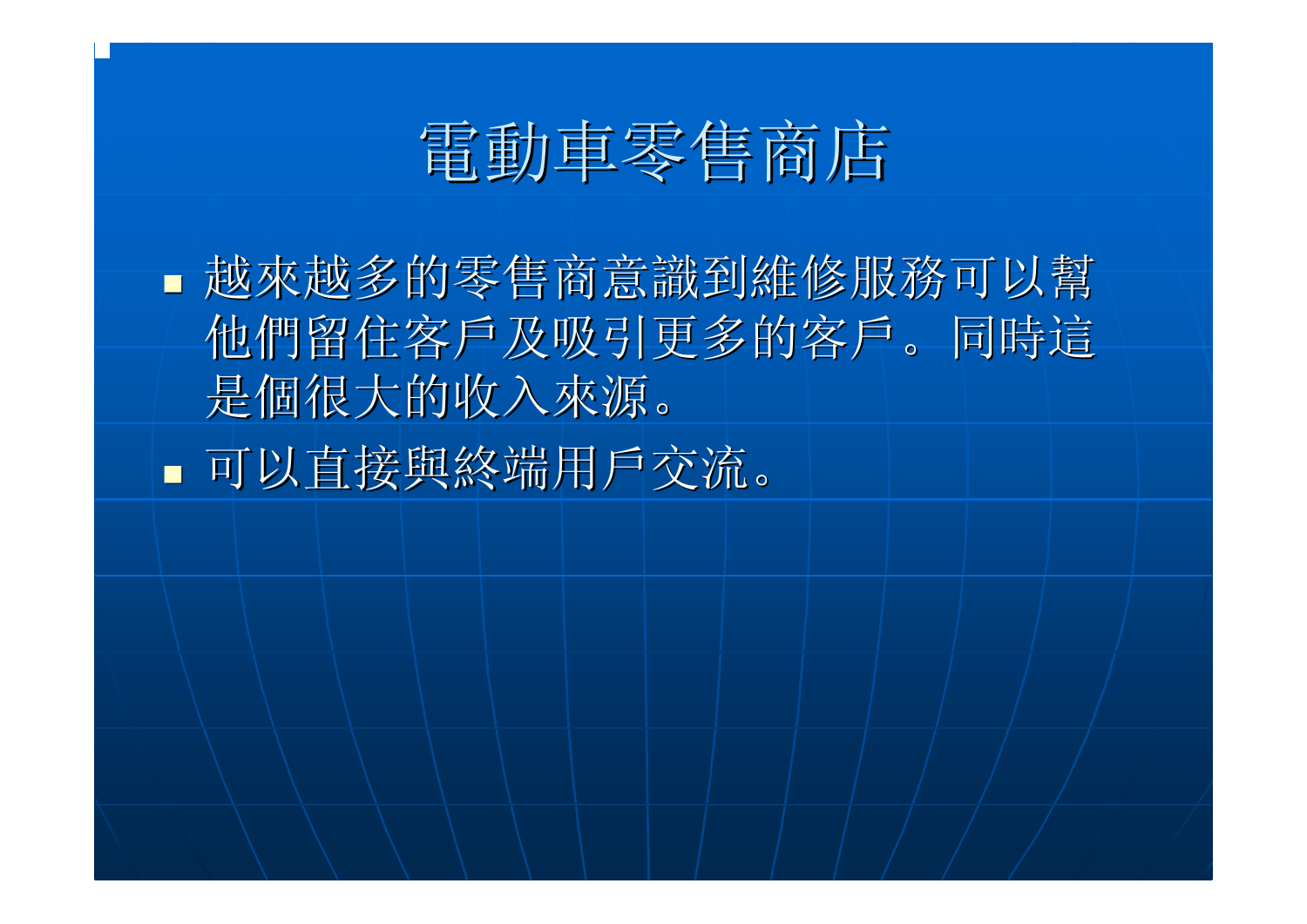## **Factory Authorized Repair Shops**

- $\mathbb{R}^2$ **They are started since 1999. Most of them** are from the manufacterer or some specialist.
- $\overline{\phantom{0}}$  $\blacksquare$  Part of their job is to help the manufacturer to solve the customer's problem during warranty.
- $\overline{\phantom{0}}$  $\blacksquare$  Today, such shops are more and more replaced by the manufacturer or bike retailer.
- $\overline{\phantom{0}}$  $\blacksquare$  The manufactures who sell only through wholesale chain supermarket needs these shops.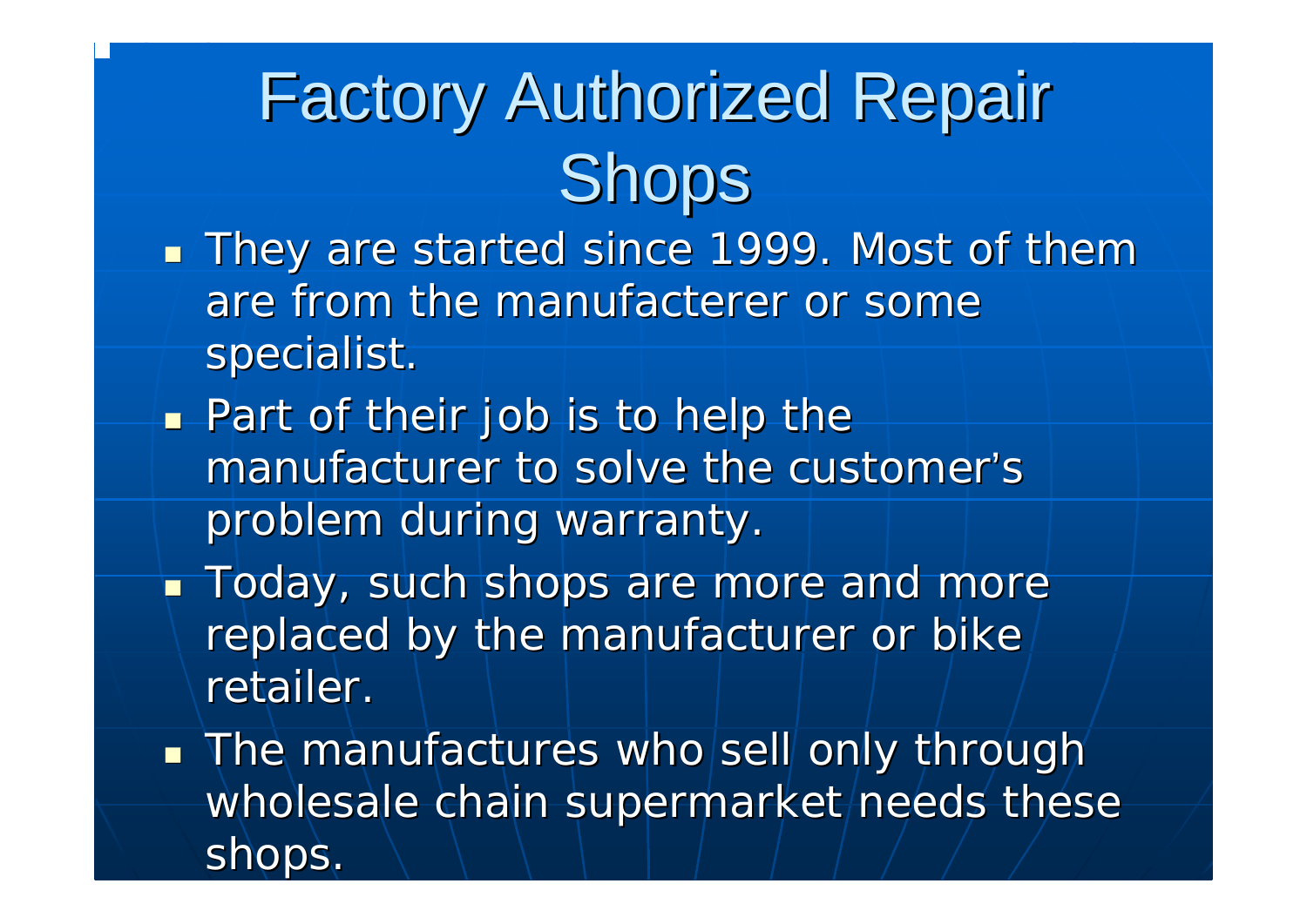#### 工廠授權的修理鋪

- 適于1999年。多數來自製造商或相關專家。 他們主要幫助製造商解決保修期間的客戶 他們主要幫助製造商解決保修期間的客戶 問題。
- 如今, 此類商店被越來越多的製造商或自 行車零售商代替了。
- 通過大賣場銷售的製造商需要此類修理鋪。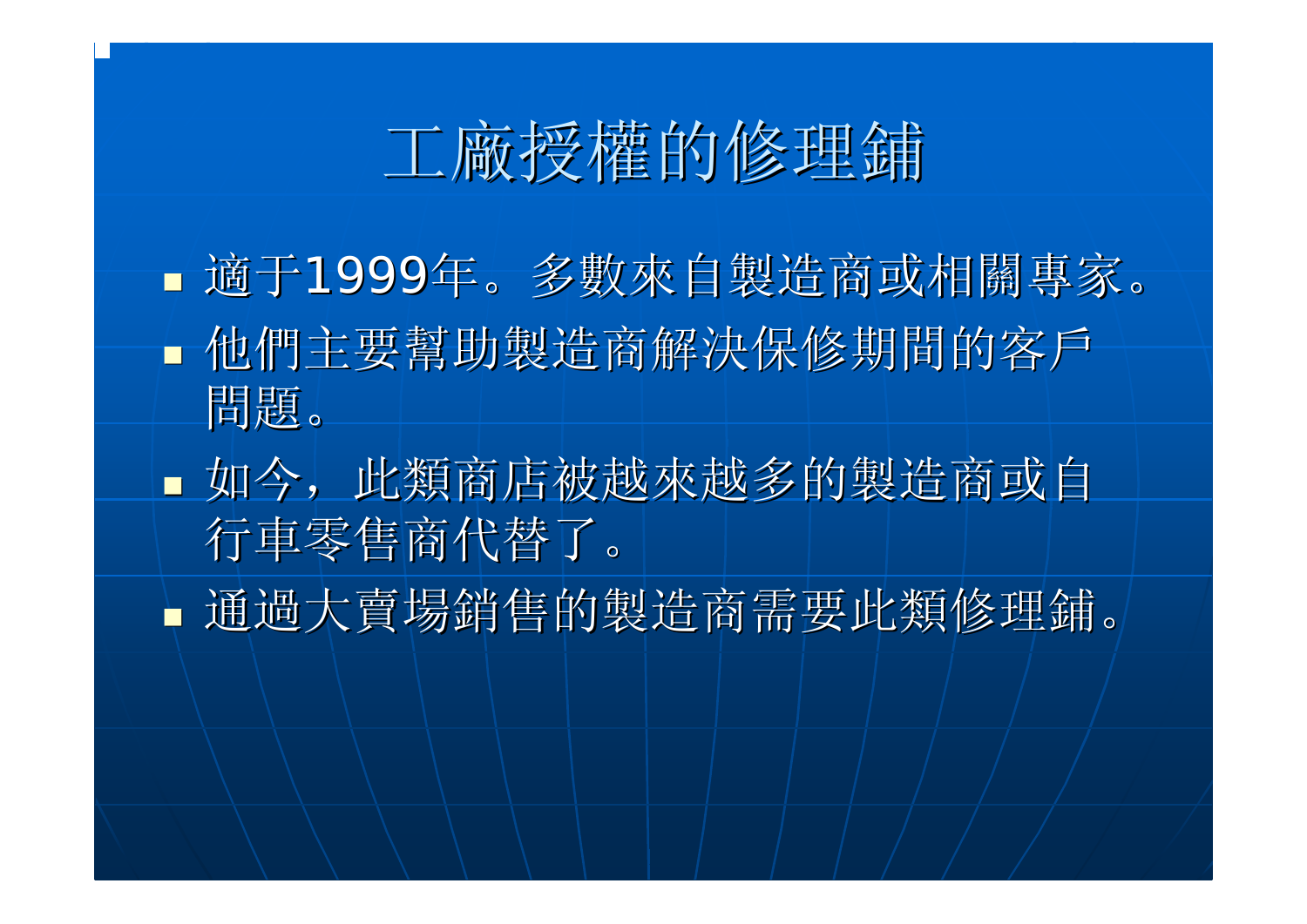#### The Other Party

**The components (spare parts) whole** sale is very attractive to not only the retail shop and authorized repairing shop, but end user too.  $\blacksquare$  They provide key insight into pricing.

**Today they are growing rapidly.**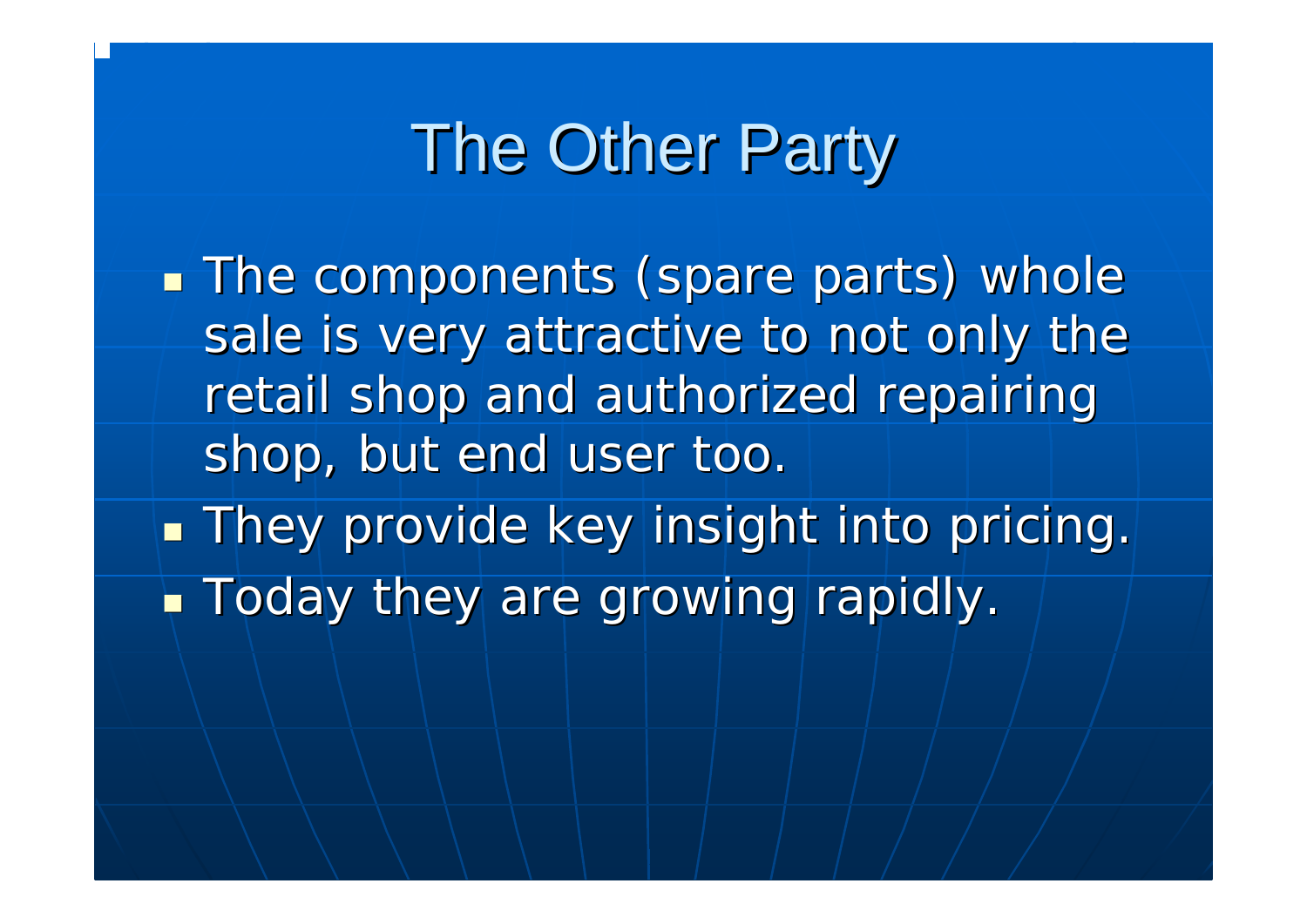其他參與者

■零配件批發商不僅對零售商店和授權修理 鋪有吸引力,而且受到了終端客戶的青睞。 他們對配件的價格起了很大作用。 他們對配件的價格起了很大作用。 如今正快速發展。 如今正快速發展。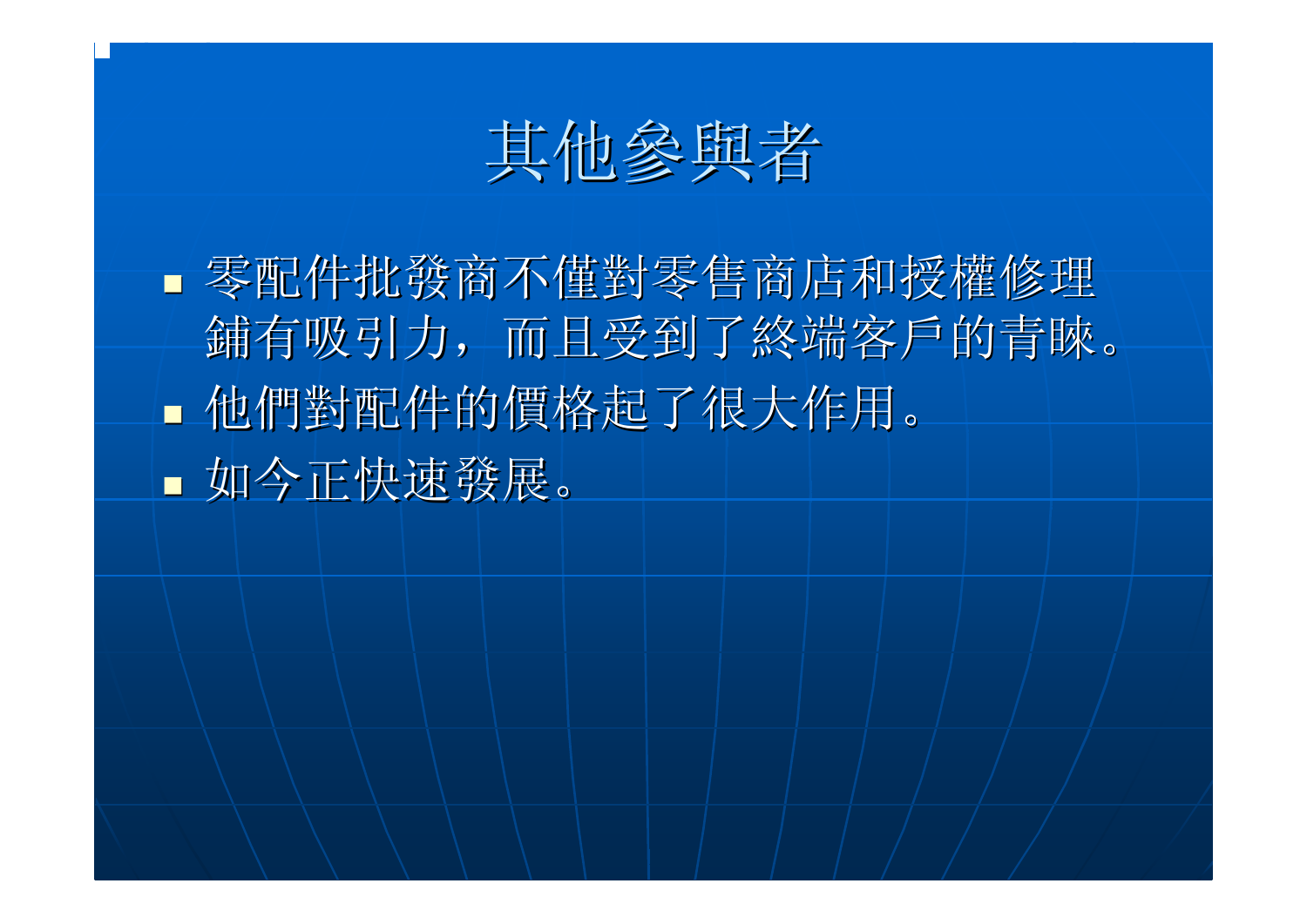### Parts in Repairing and Service

 $\blacksquare$  Component development and price **The warranty** service and tricks

- Motor
- Battery
- Charger
- Interface
- Control system
- Frame
- plastic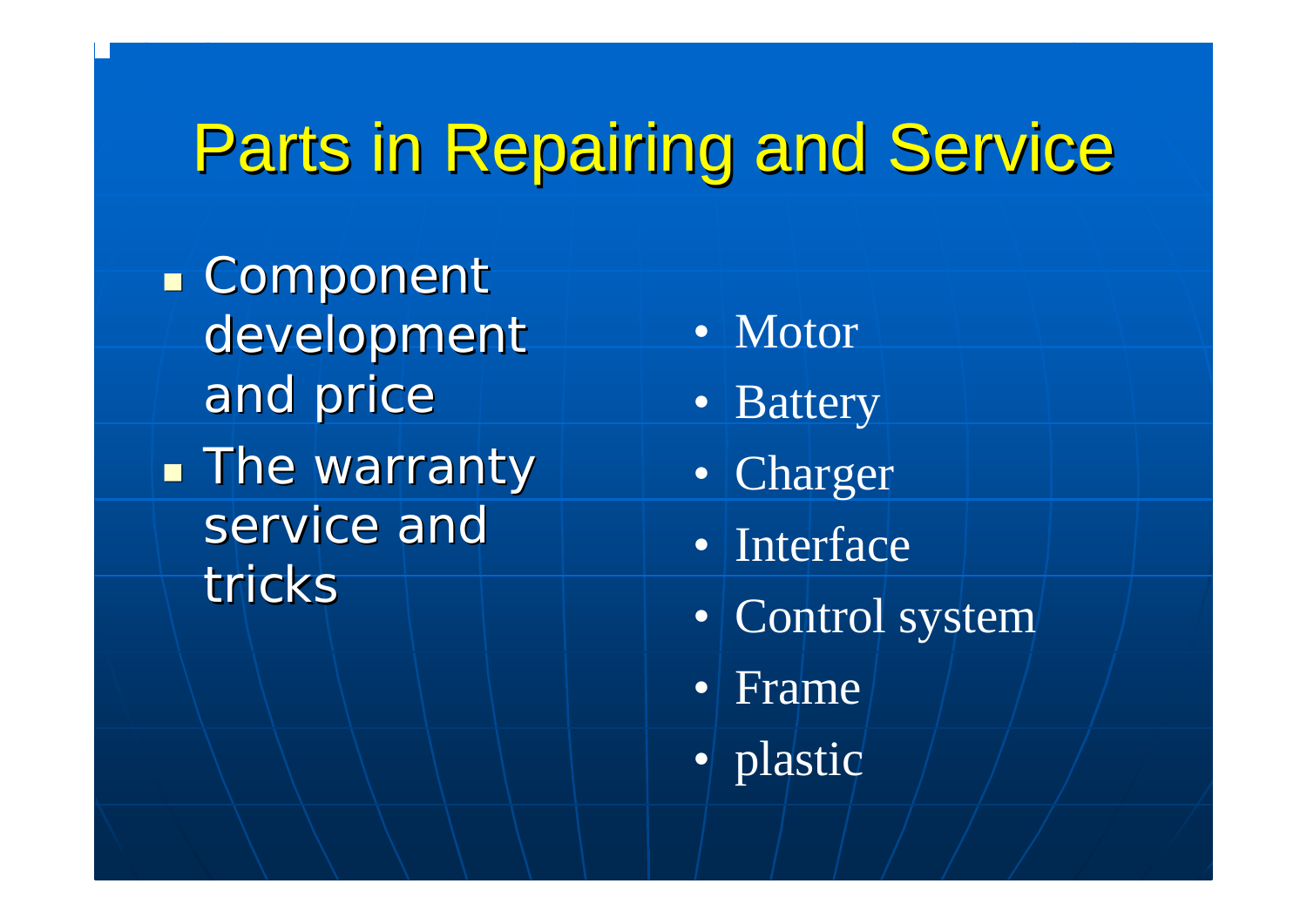### 售后服務中配件介紹

 配件發展及其價格 配件發展及其價格 保質服務期及維修 保質服務期及維修 細節

電機 電池 充電器 人機界面 控製系統 車架 塑料件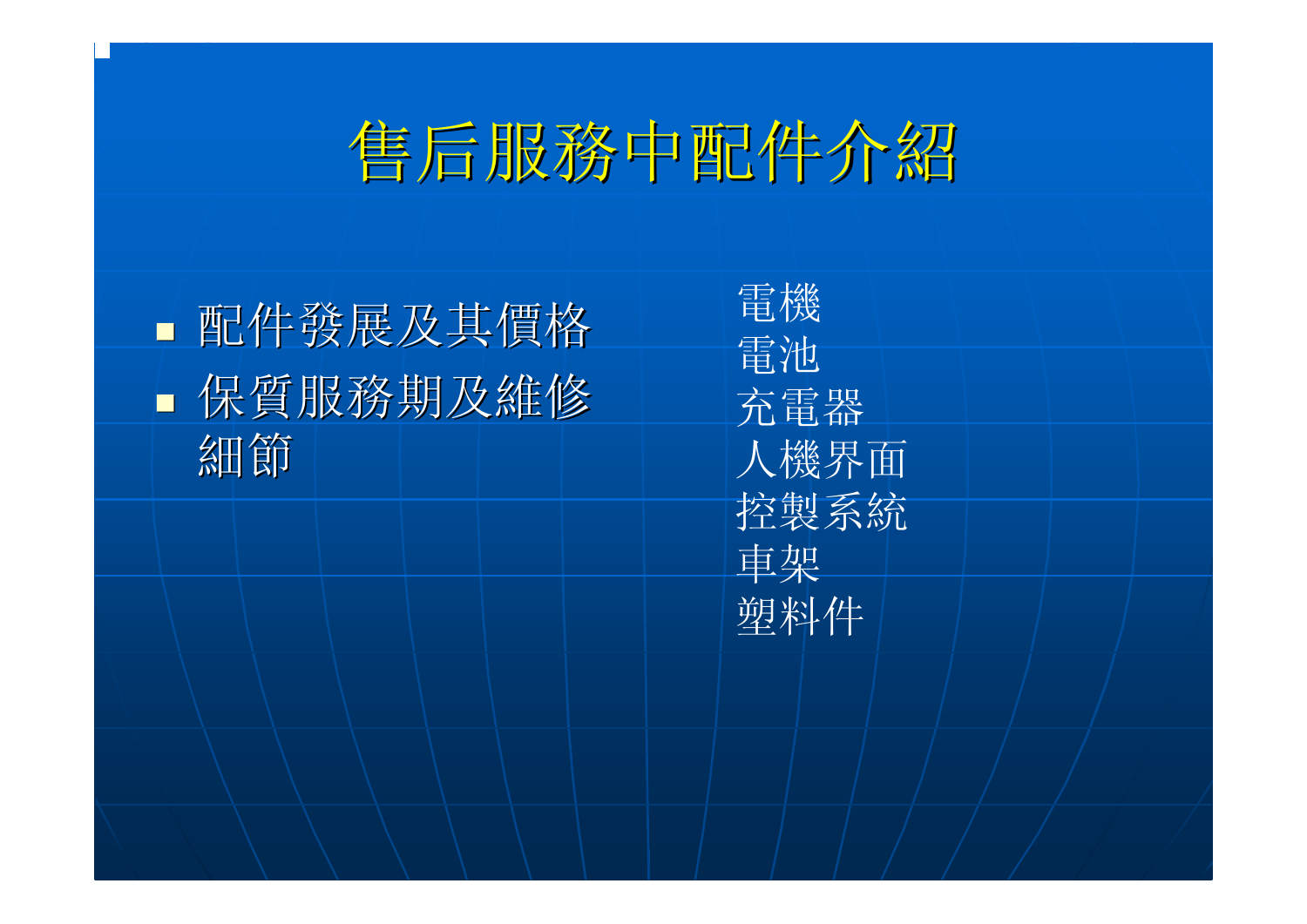### Component development and price---Motor

- 1999 / 2000 / 2001 / 2005 ( 1999 / 2000 / 2001 / 2005 (year)
- $\mathbb{R}^2$ Brush with gear / Brush less / Brush direct Drive / Brush less
- 430 / 300 / 350 430 / 300 / 350 -220 / 250 (RMB/OEM) 220 / 250 (RMB/OEM)
- 700 / 500 / 600-650 / 500(RMB/e-bike manufacturer)
- 450 / 320 / 370 450 / 320 / 370-240 / 270(RMB/component distributor) 270(RMB/component distributor) ■ 580 / 400 / 500-380 / 350(RMB/repair shop)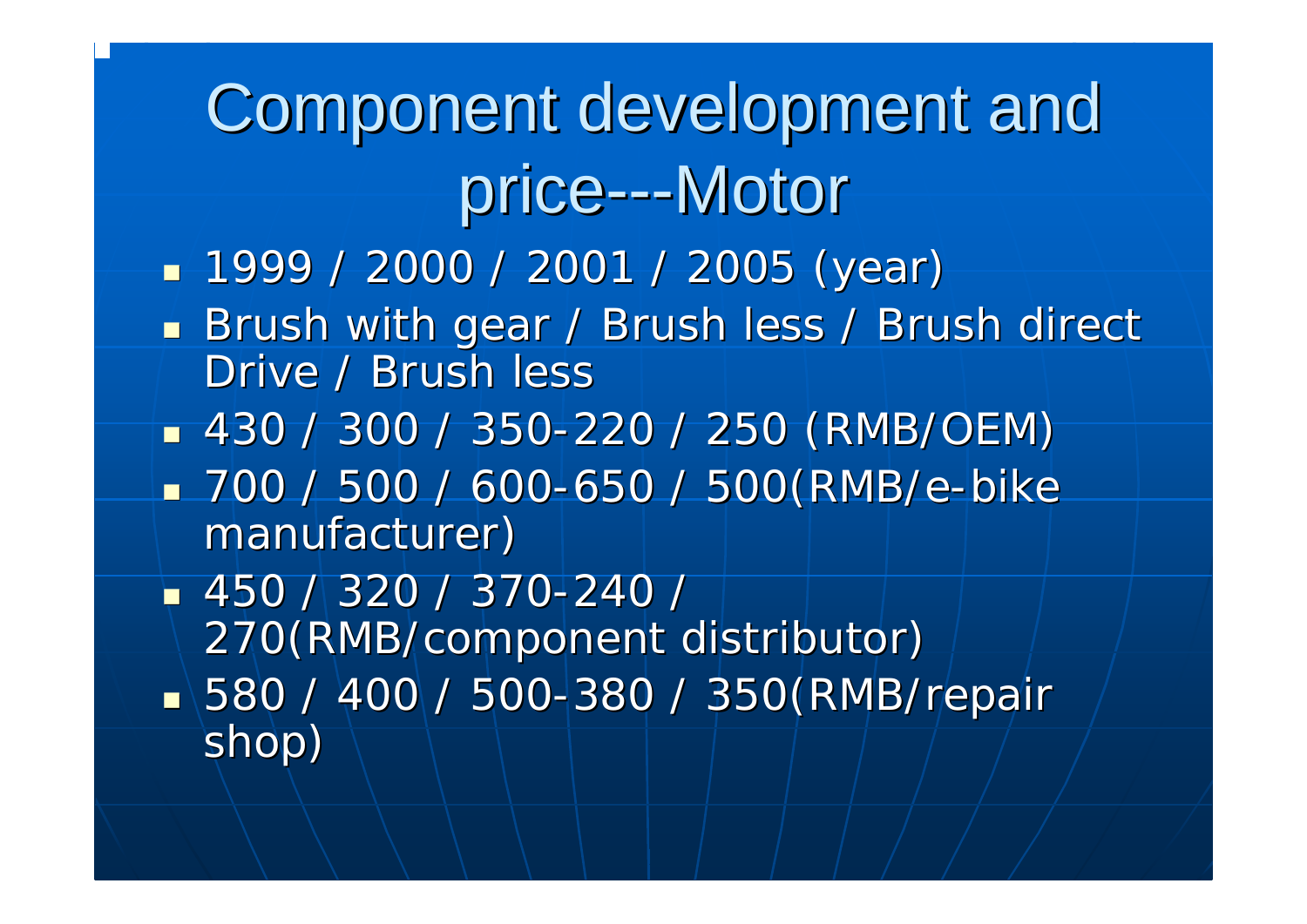### 配件的發展和價格-電機 配件的發展和價格-電機

■ 1999 / 2000 / 2001 / 2005 (年份) ■ 有刷有齒/ 無刷/ 有刷直流驅動電機/ 無刷 ■ 430 / 300 / 350-220 / 250 (人民幣/電機廠) ■ 700 / 500 / 600-650 / (人民幣/電動車製造商) ■ 450 / 320 / 370-240 / 270(人民幣/配件分銷 商)

■ 580 / 400 / 500-380 / 350(人民幣/修理鋪)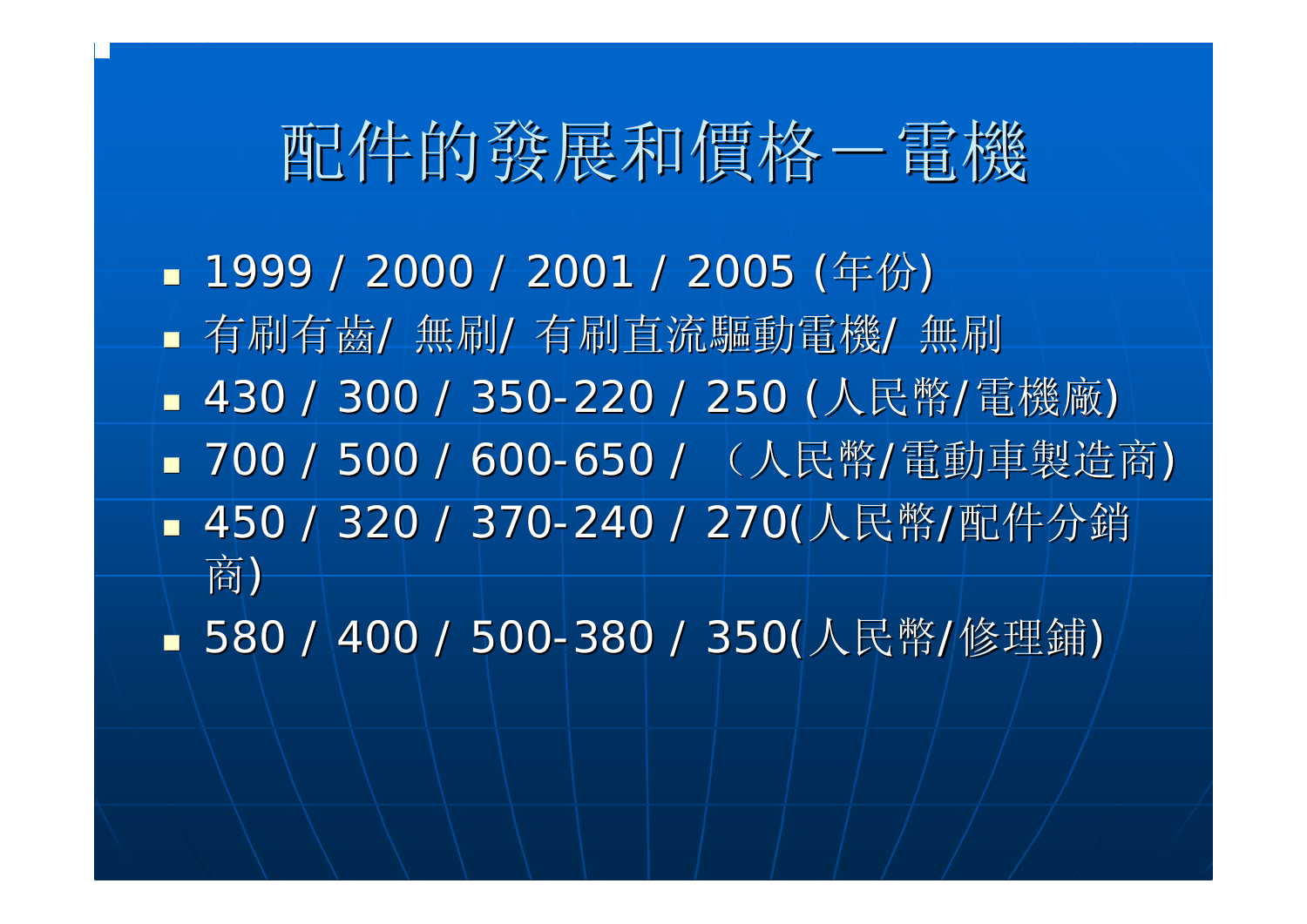### The warranty service and tricks --Motor

- **Brush with 2years and brushless with 1988** 5years warranty
- Brush with gear ( gear with oil, gear has been less in surface)
- **Brush direct drive (bearing, brush,** magnetic)
- Brushless (controller, bearing, magnetic)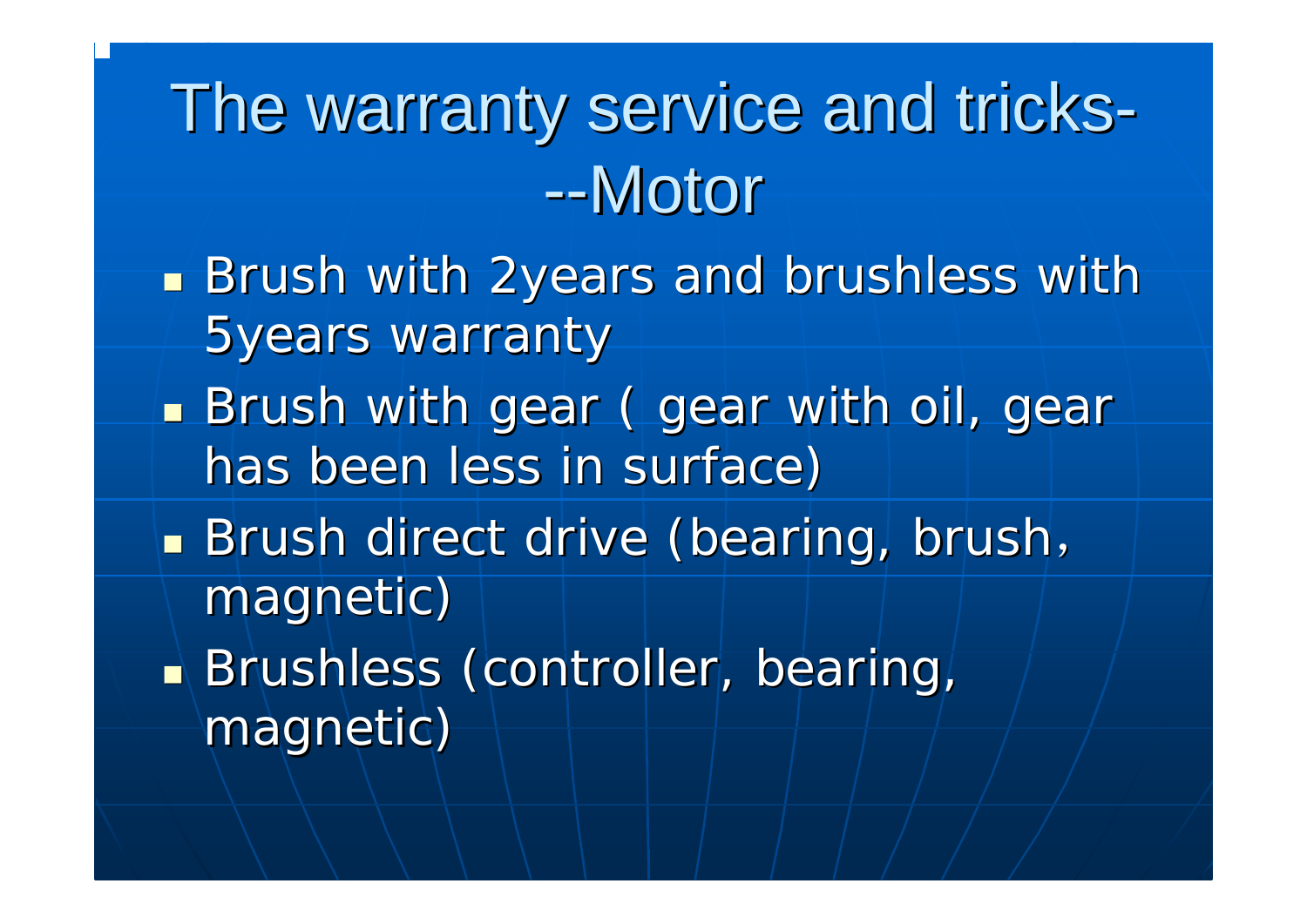### 保修服務期和維修細節一電機

■ 有刷電機2年質保, 無刷電機5年質保 ■ 有刷有齒(齒輪餉,齒輪變形,少齒) ■ 有刷直流驅動電機(軸承,炭刷,脫磁) ■無刷(控製器,脫磁,軸承)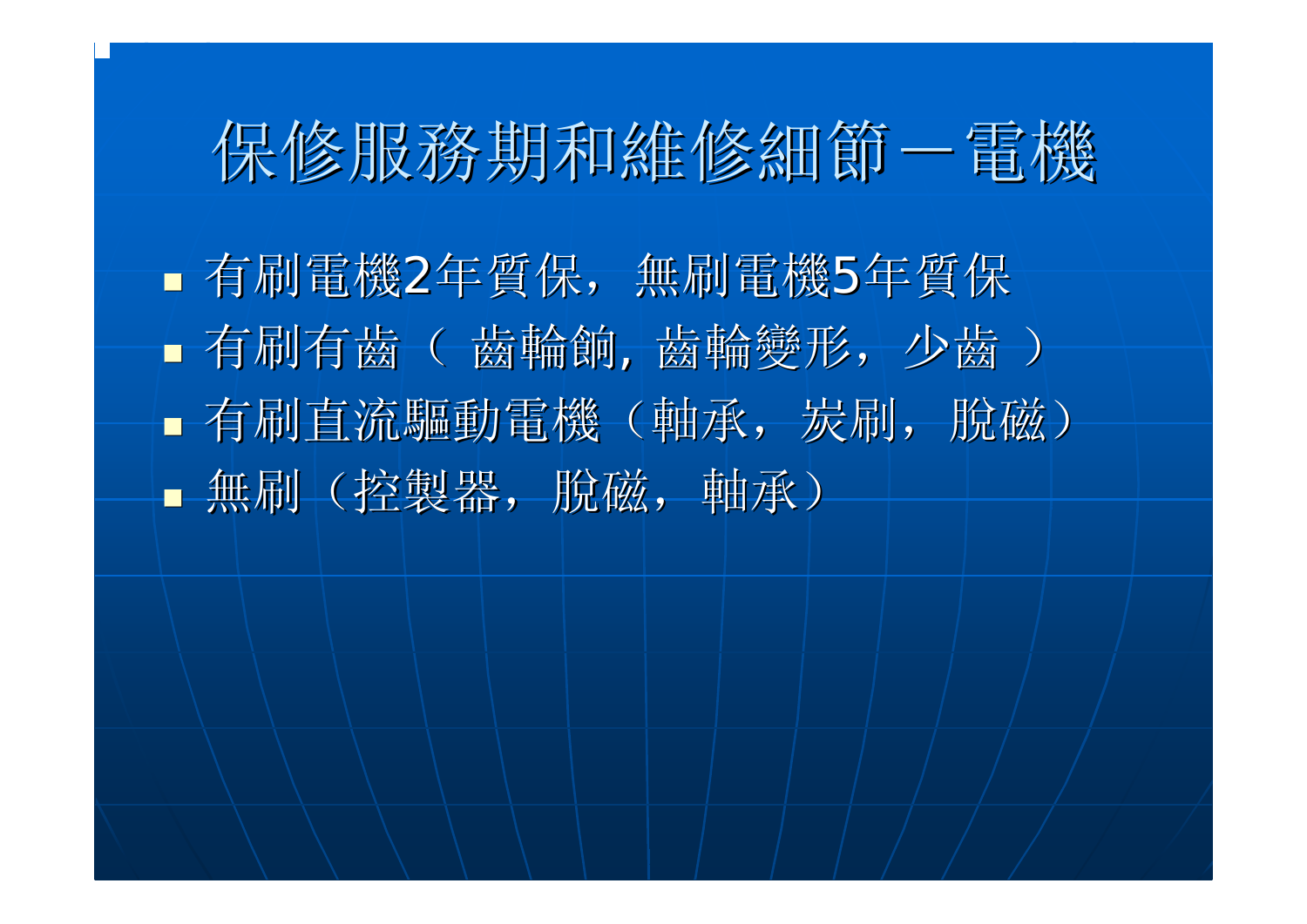### Component development and price---control system

- **Different throttle make different control** system
- **Different brake make different control** system
- **The different wire harness connections**
- **Brush control from OEM at Brush control from OEM at** 180rmb(highest 1999)-22rmb(lowest 2005)
- $\blacksquare\backslash$  Throttle from 19rmb(1999)-2.5rmb(2005)

 $\blacksquare$  Brushless control from  $\blacksquare$ 180rmb/180w(2000) 180rmb/180w(2000) -90rmb/350w(2005) 90rmb/350w(2005)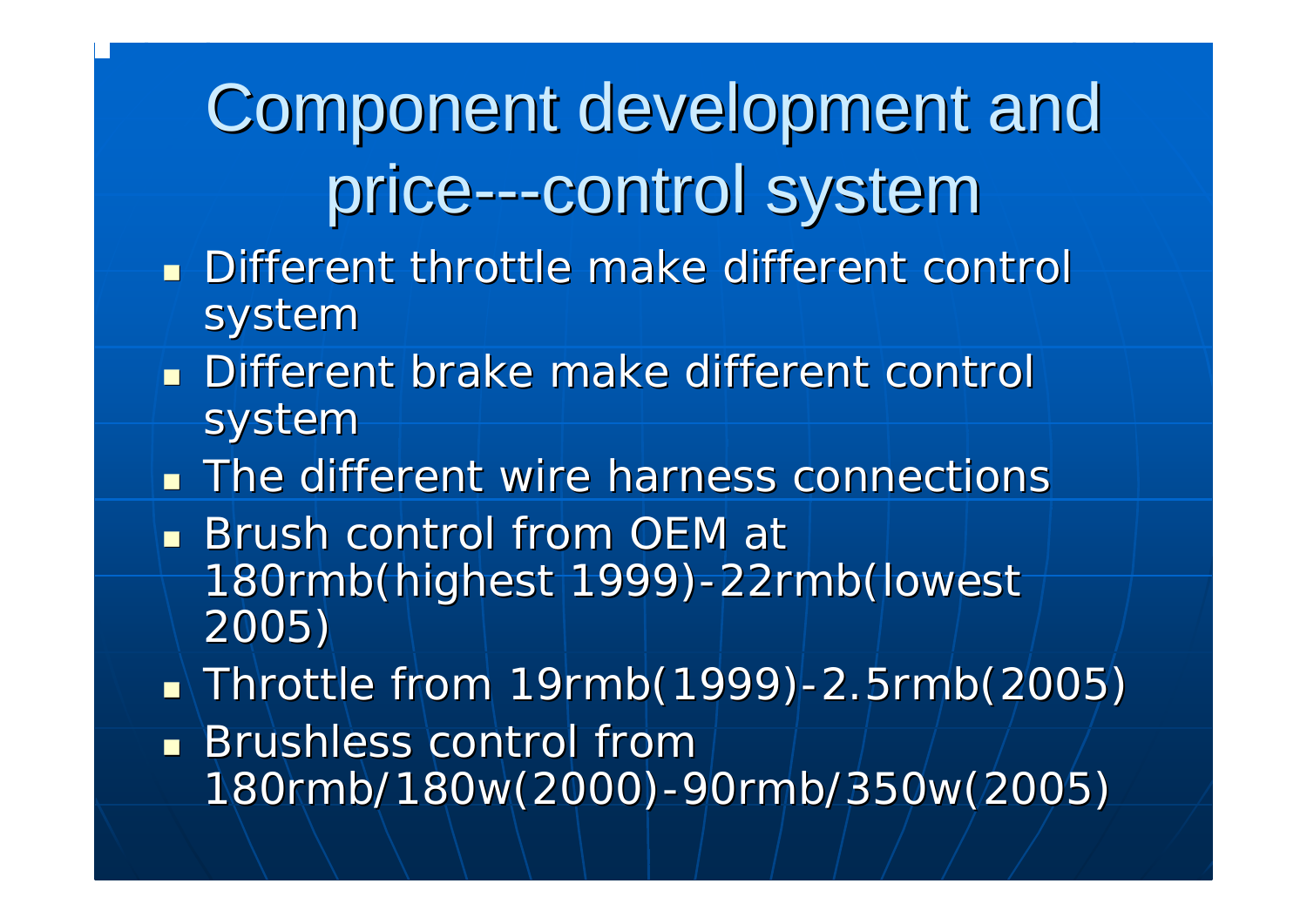### 配件的發展和價格 配件的發展和價格 -控製系統

- 不同的轉把對應不同的控製系統
- 不同的刹車對應不同的控製系統
- 不同的線束連接
- 有刷控製器價格(控製器製造商)從1999年最高 180人民幣到2005年最低的22人民幣 ■ 轉把從1999 年最高的19人民幣到2005年最低 的2.5人民幣
- 無刷控製器從180人民幣/180w(2000) 到90人 民幣/350w (2005)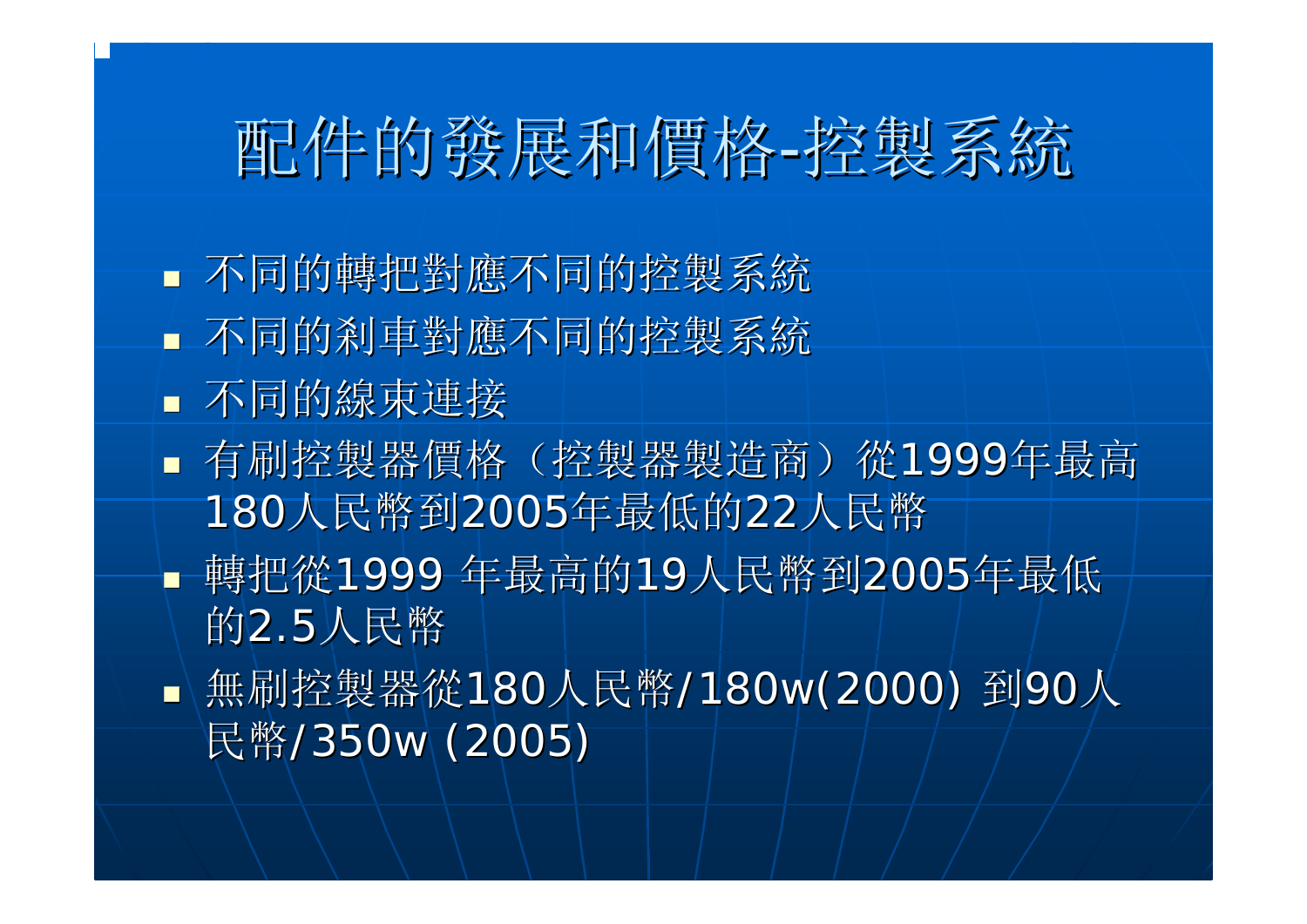The warranty service and tricks --control system

- **Throttle/brake warranty from** 3month -6month
- **ECONTROL WARRANTY 1year**
- **Too many different consists, make it** very confusion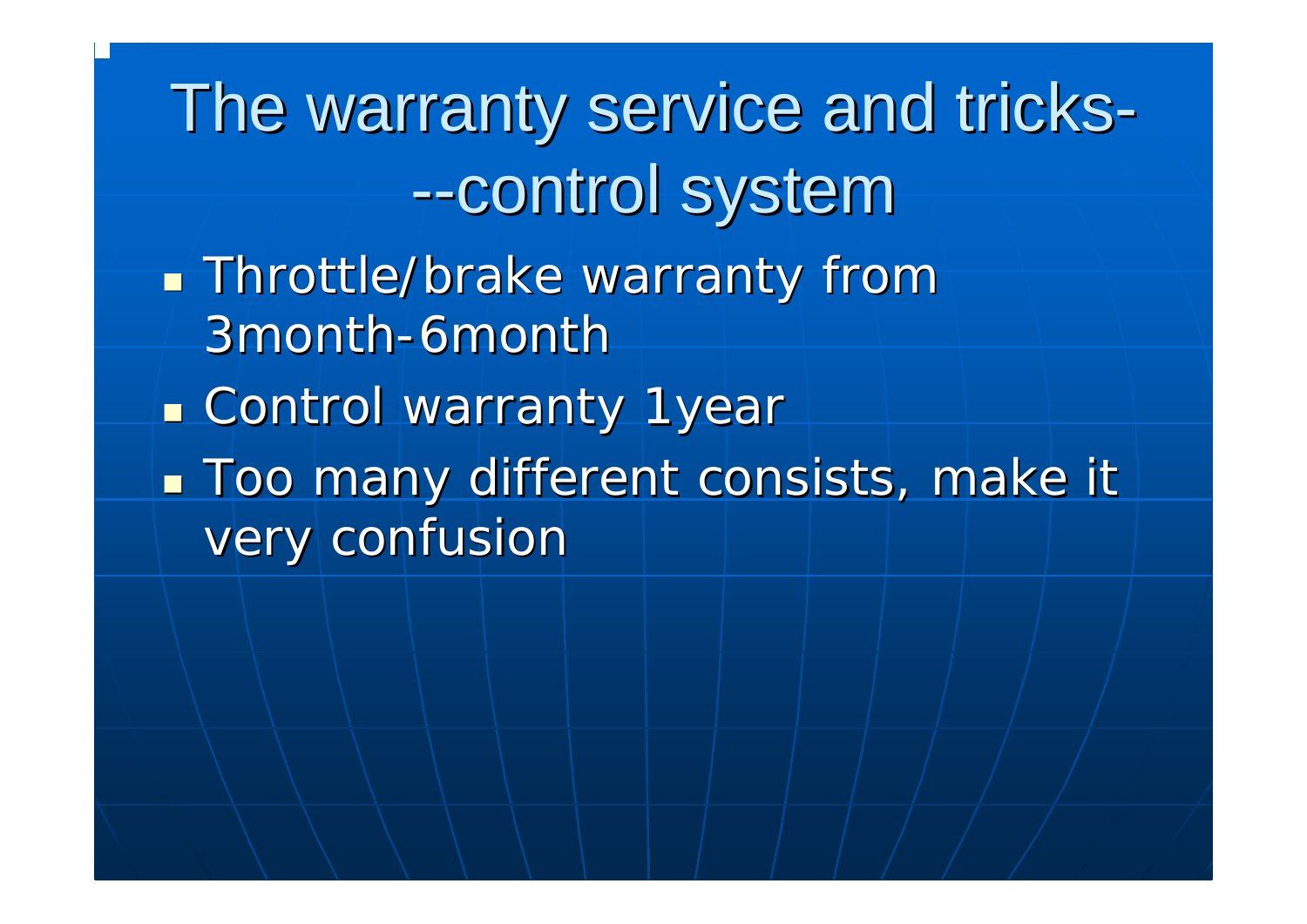#### 保修服務期和維修細節-控製系統

■轉把/刹車保修期: 3個月 - 6個月 ■ 控製器保修期: 1年 由于參數不同,組合不同,因此在實際保 由于參數不同,組合不同,因此在實際保 修期中執行非常混亂。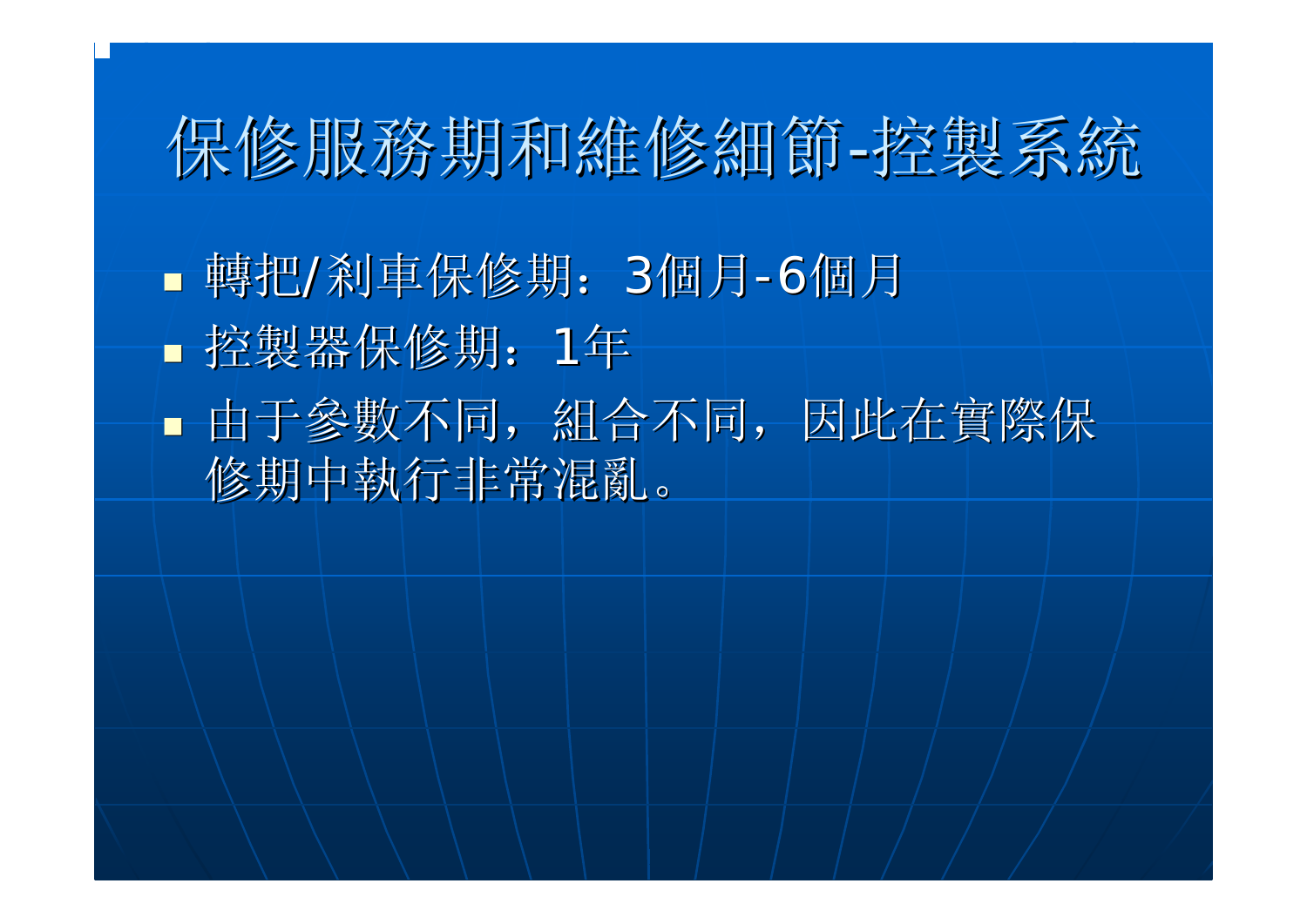### Component development and price---Battery

 $\overline{\phantom{0}}$  $\blacksquare$  In china the most success battery is lead acid,  $\blacksquare$ it is according to the coverage and cycle life 1998\_\_1999\_\_2002\_\_\_2004 1998\_\_1999\_\_2002\_\_\_2004

- 12Ah/10h\_\_10Ah/2h\_\_14Ah/10h\_\_16Ah/10h 12Ah/10h\_\_10Ah/2h\_\_14Ah/10h\_\_16Ah/10h
- $\blacksquare$  90 /  $-$  /  $-\bigsqcup$  145/120/90 $\blacksquare$ 115/85/68 OEM  $\blacksquare$ (hipower (tianneng) / panasonic /lowest)  $\blacksquare$  150\_\_ 160 / 200 /??\_\_ 120 / 150 /?? e-bike manufactory
- 135\_\_ 125 / 160 /115\_\_ 110 / 140 /90 repair shop/bike shop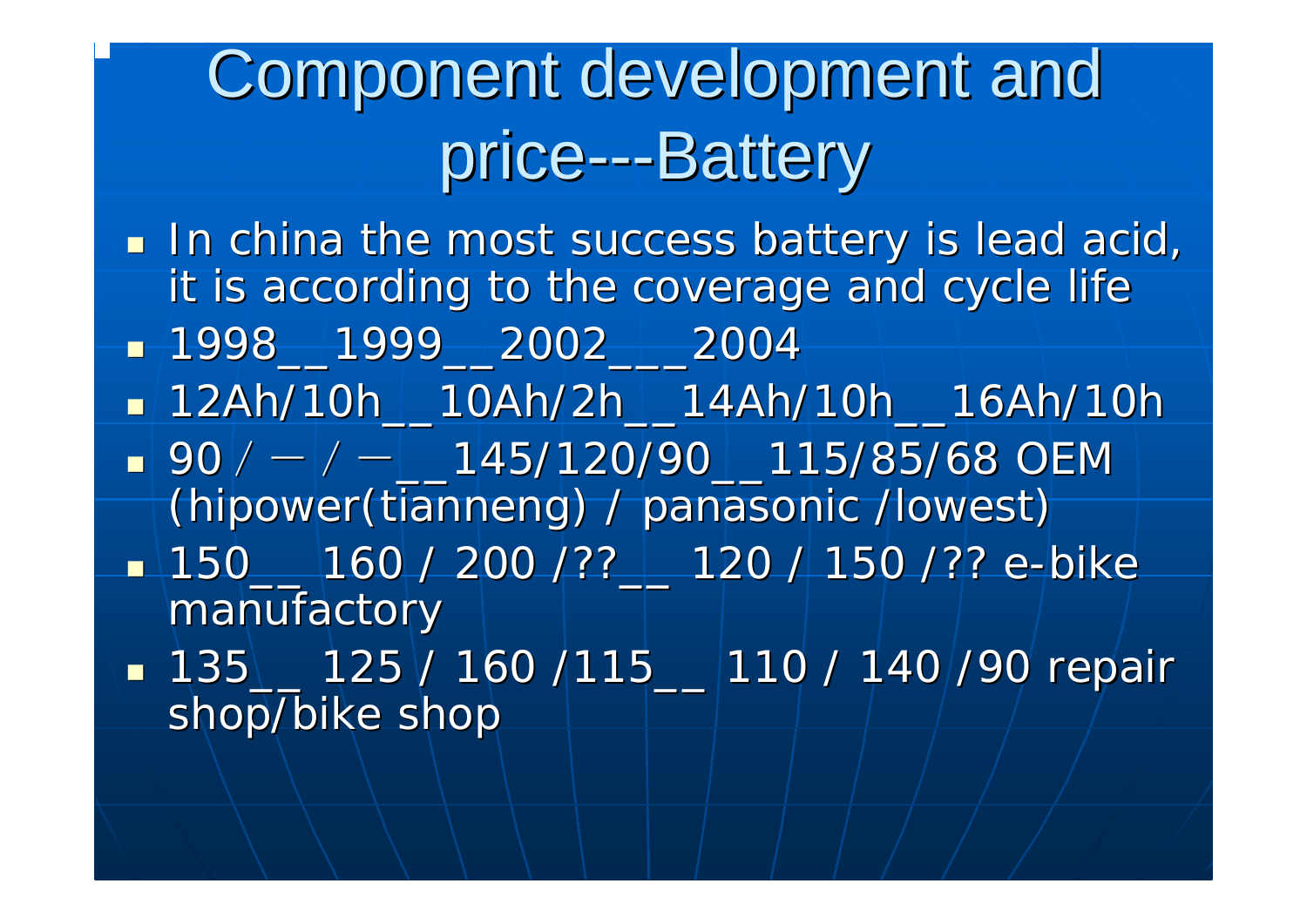### 配件的發展和價格 配件的發展和價格 -電池

- 在中國,從承保范圍和循環周期看,最成功的電 在中國,從承保范圍和循環周期看,最成功的電 池是鉛酸電池。 池是鉛酸電池。
- 12Ah/10h\_\_10Ah/2h\_\_14Ah/10h\_\_16Ah/ Ah/10h\_\_10Ah/2h\_\_14Ah/10h\_\_16Ah/ 10h
- 1998\_\_1999\_\_2002\_\_\_2004 1998\_\_1999\_\_2002\_\_\_2004
- 90\_\_120 / 145 /90\_\_ 85 / 115 / 68 電池廠 (海寶 (天能) /松下/最低價)
- 150\_\160 / 200 /??\_ |120 / 150 /?? /電動 車製造商
- 135\_\_ 125/160 /115\_\_ 110 /140 /90 修 理鋪 /車行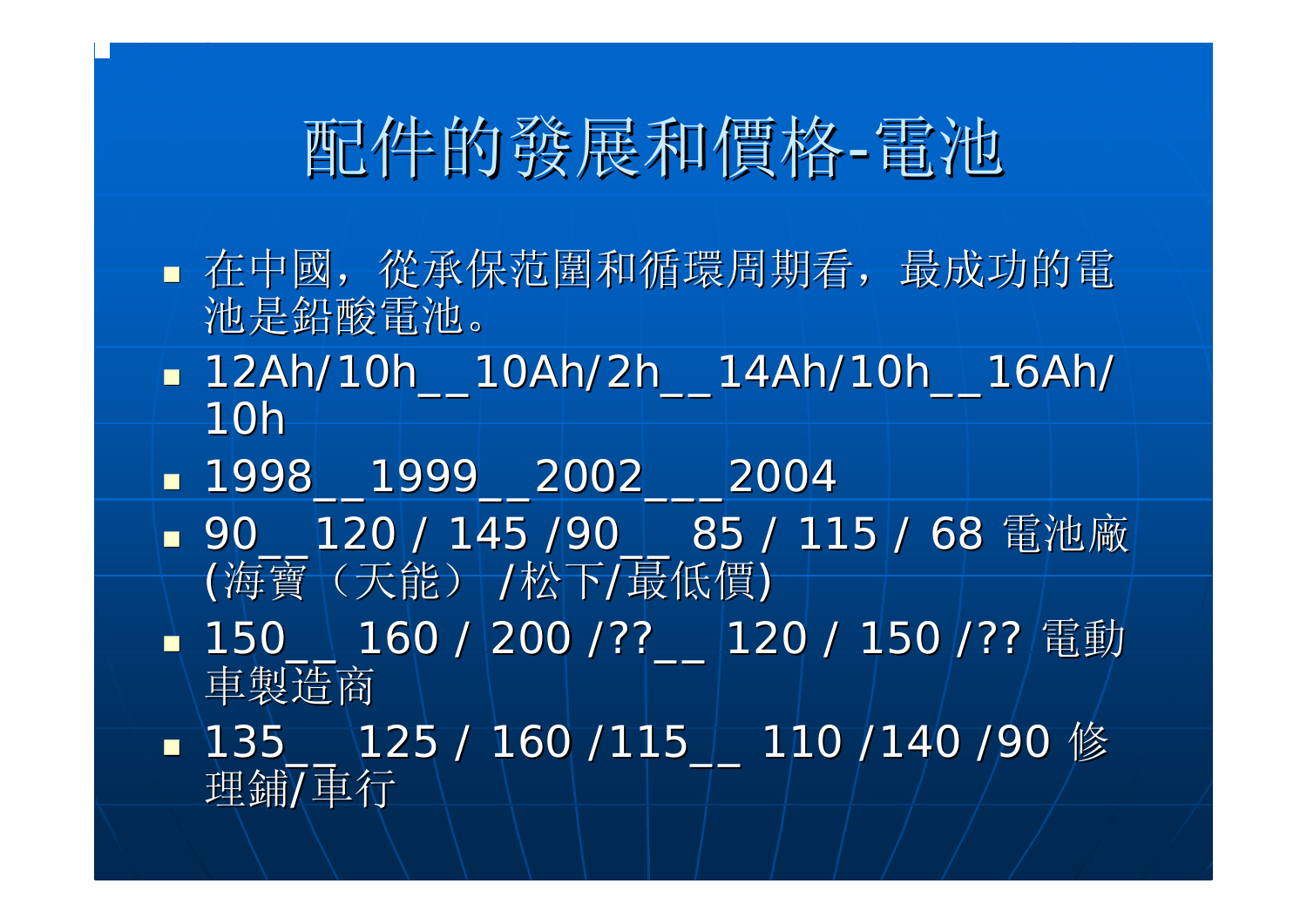#### The warranty service and tricks --- Battery

- $\mathbb{R}^2$  $\textcolor{red}{\blacksquare}$  1 year 60% capacity warranty
- $\mathbb{R}^2$ **Ne have to spend more years to learn** how to get more cycles from battery.
- $\mathbb{R}^2$ **Different lead acid battery with different Little** customer
- $\blacksquare$  The top three batteries should not have more than 10% problems with the warranty.
- $\mathbb{R}^2$  $\blacksquare$  The most common problems with battery warranty is from motor, control, bike weight, charger, etc
- $\blacksquare$  If happen 2 solutions
- $\mathbb{R}^2$ **Tips (the return of the battery)** Tips (the return of the battery)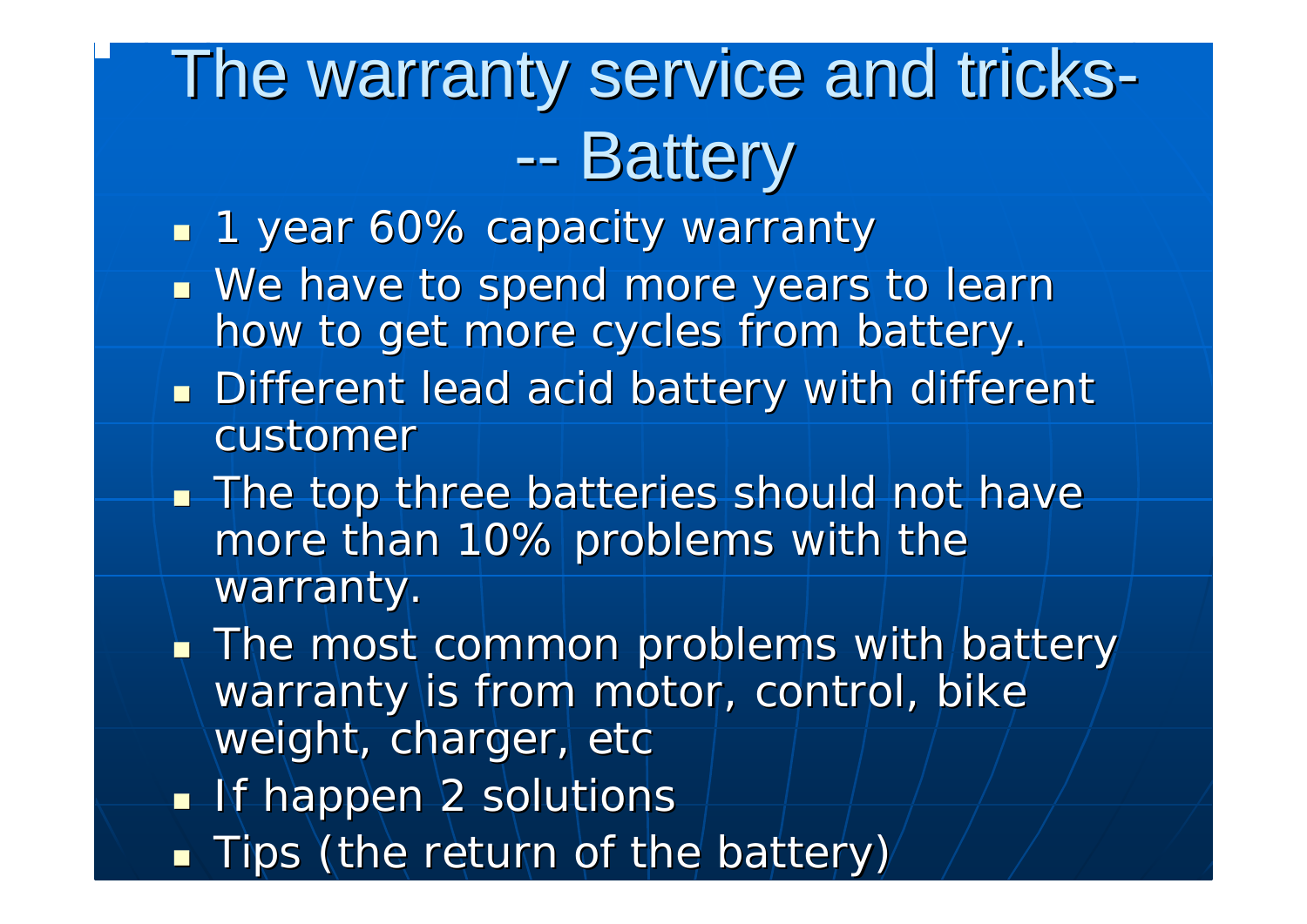保修服務期及維修細節-電池 ■ 1年内保証60%的容量 ■我們還需更多時間來研究延長電池壽命的方法 ■ 不同鉛酸電池有不同的客戶 ■ 最好的三種電池質保問題不該超過10% ■ 常見的電池保修問題來自電機, 控製器, 整車重 量,充電器等 一旦發生問題,有兩種解決方案 一旦發生問題,有兩種解決方案 ■ 提示 (電池退貨)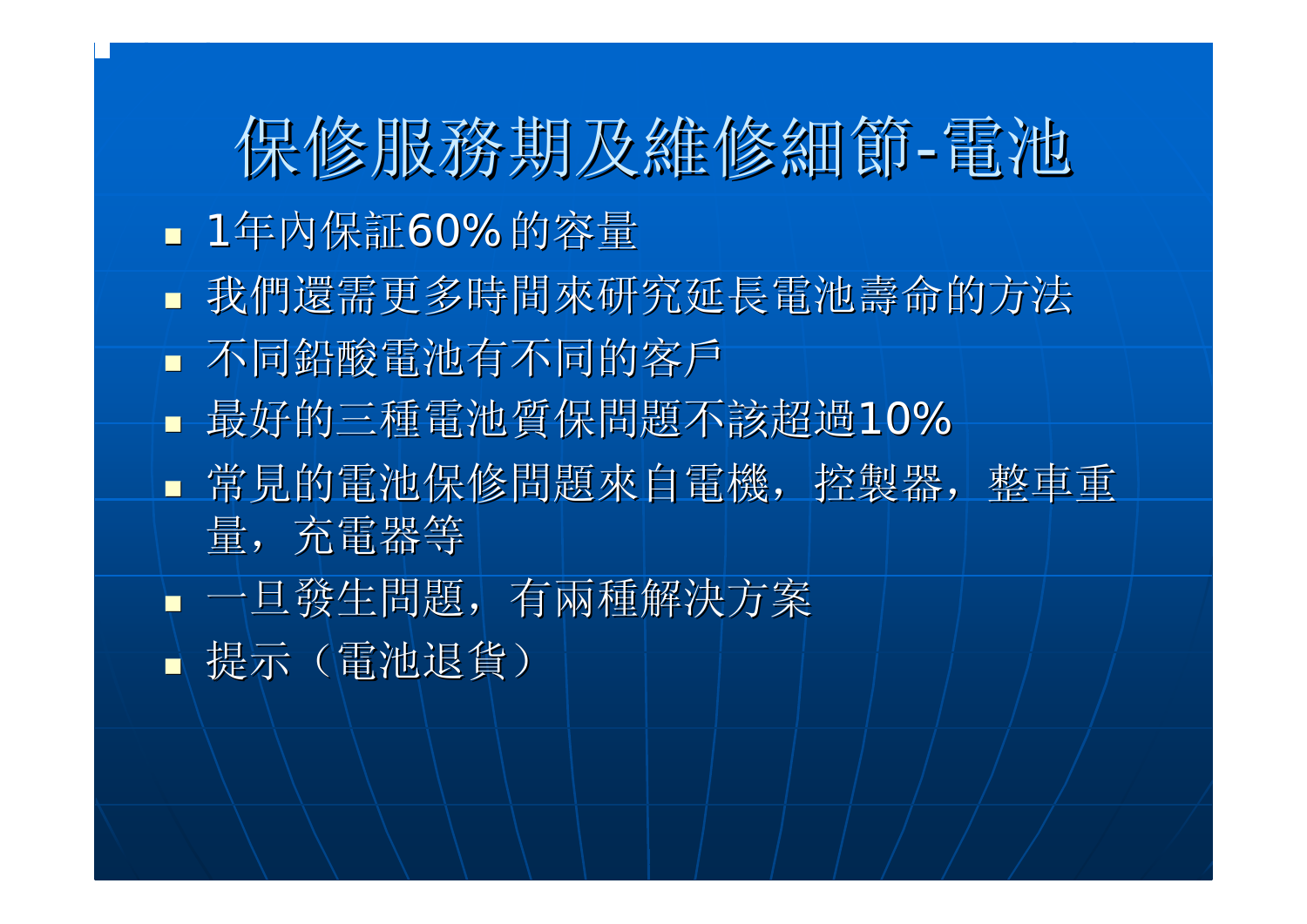Component development and price---Charger  $\blacksquare$  Due to the history of cell phonecharge, people always expected the charge, people always expected the charger should be cheap. 180\_\_135\_\_\_100\_\_75\_\_\_50\_\_\_35\_ 180\_\_135\_\_\_100\_\_75\_\_\_50\_\_\_35\_ \_25 OEM manufactory \_25 OEM manufactory  $\textcolor{red}{\bullet}\textcolor{red}{220\_180\_150\_120}$  e-bike manufactory  $\bullet$  180\_\\_\_150\_\_\_120\_\_\_90\_\_\_75 1  $\overline{50}$   $\overline{\phantom{0}}$  35 retail shop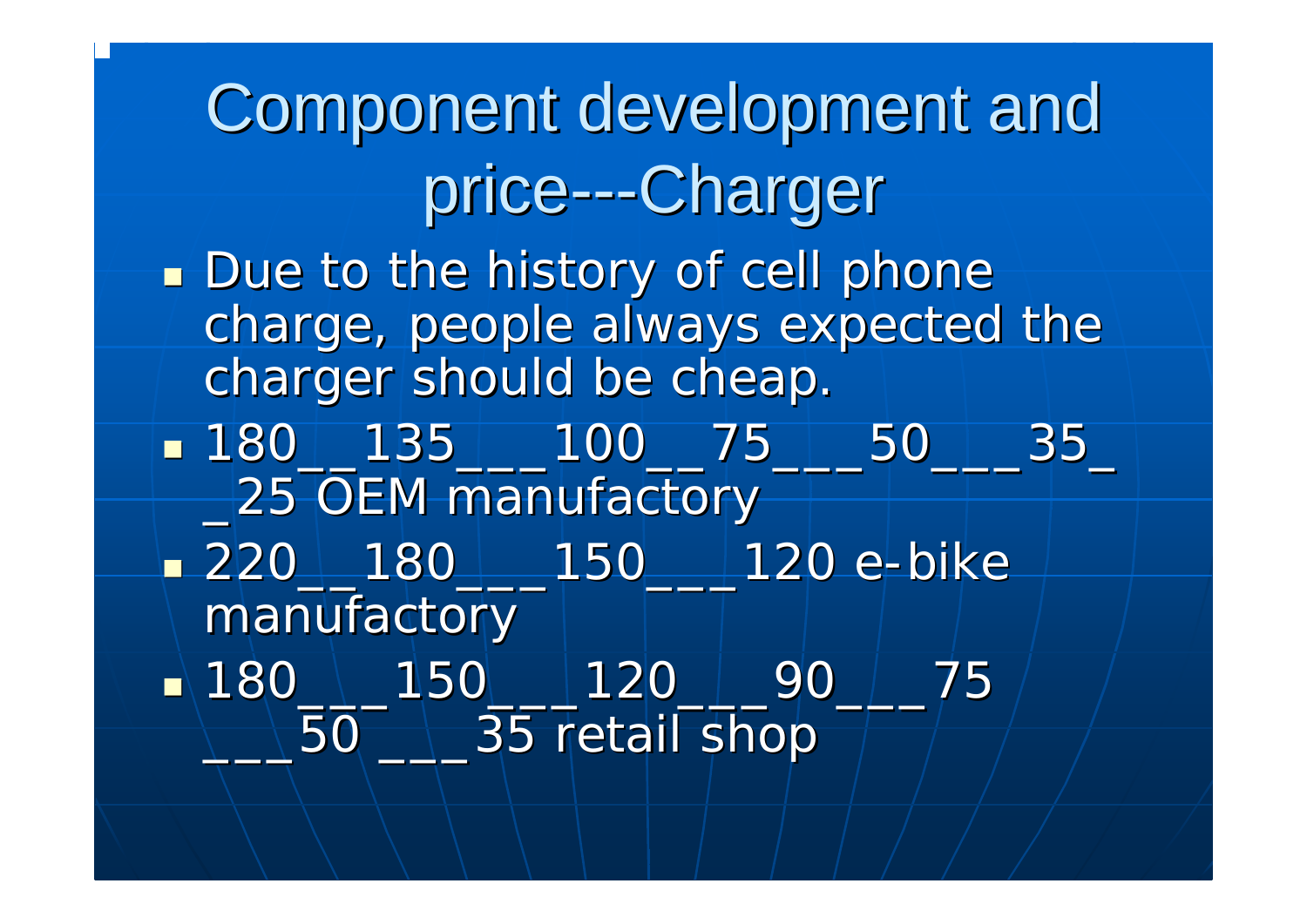### 配件的發展和價格 配件的發展和價格 -充電器

 從手機電池的發展可以看出,人們普遍接受廉價 從手機電池的發展可以看出,人們普遍接受廉價 充電器。 180\_\_135\_\_100\_\_75\_\_50\_\_35\_\_25人 民幣 OEM 製造商 ■ 220\_180\_\_150\_\_120 人民幣電動車製造 商

 180\_\_\_150\_\_\_120\_\_\_90\_\_\_ 180\_\_\_150\_\_\_120\_\_\_90\_\_\_75 \_\_\_50 \_\_\_35人民幣 零售店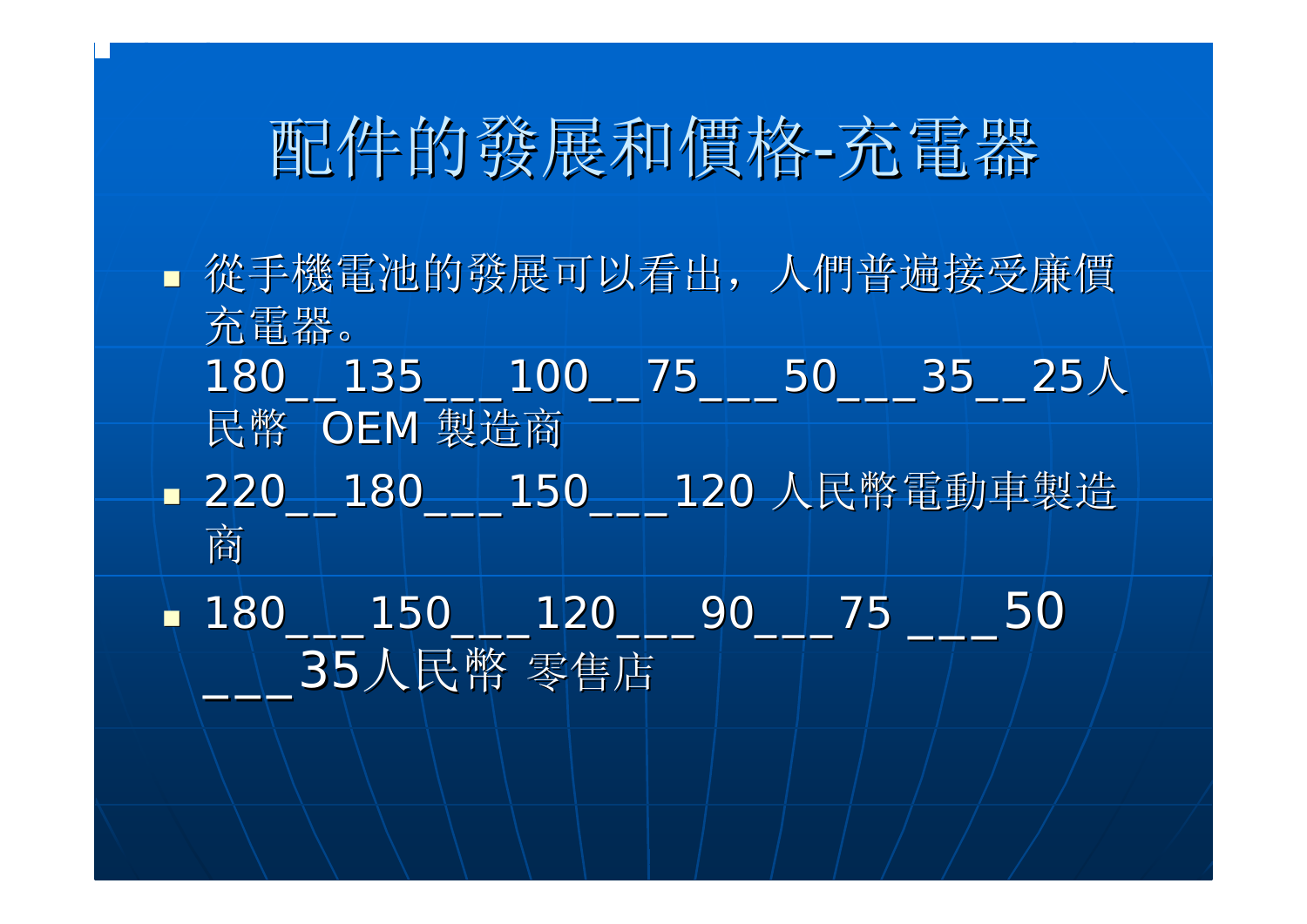### The warranty service and tricks charger

**1** year electronic warranty **High Ratio failure product Most trouble prone product**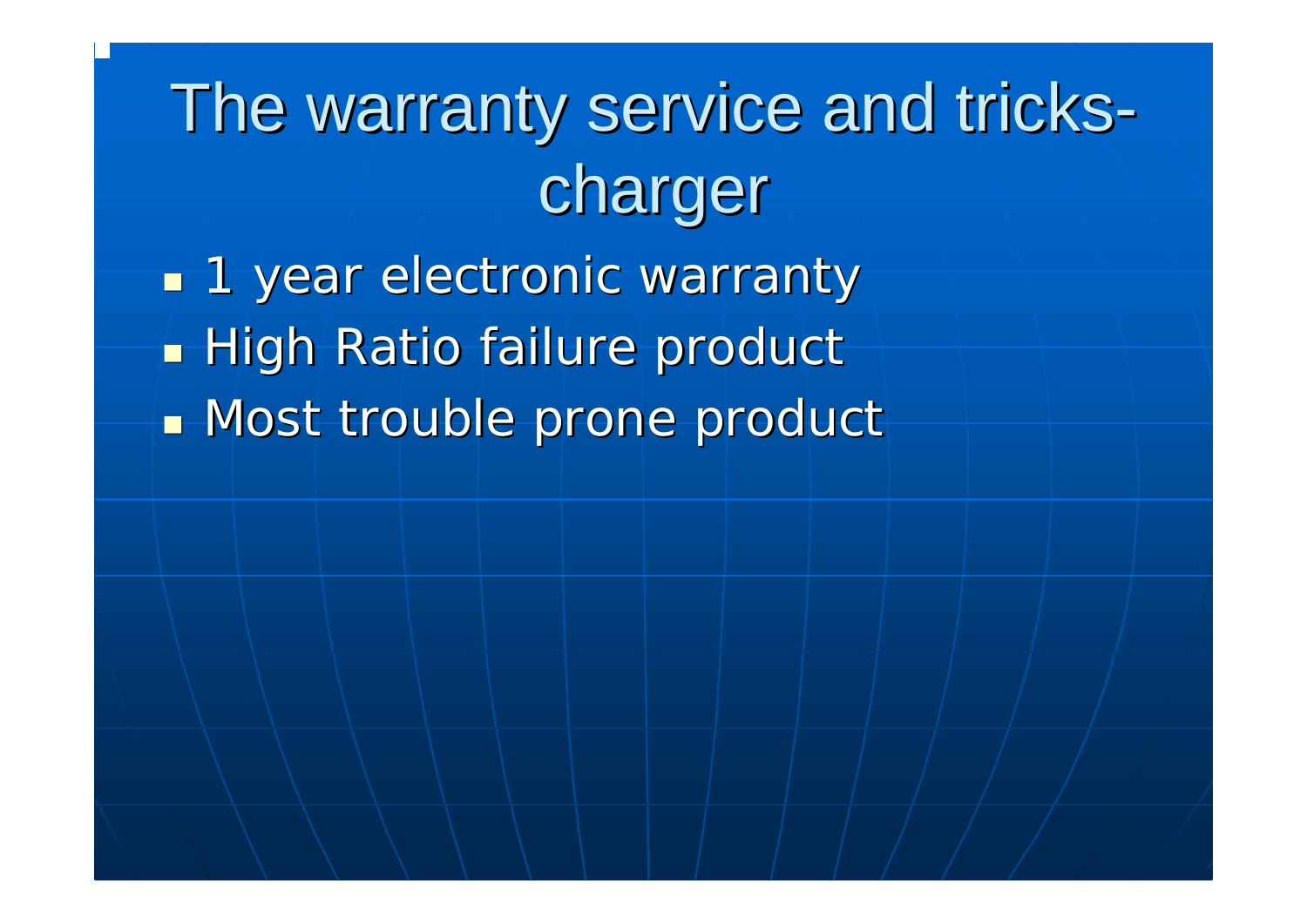### 保修服務期和維修細節-充電器

 1年電子保修 高返修率產品 最麻煩的產品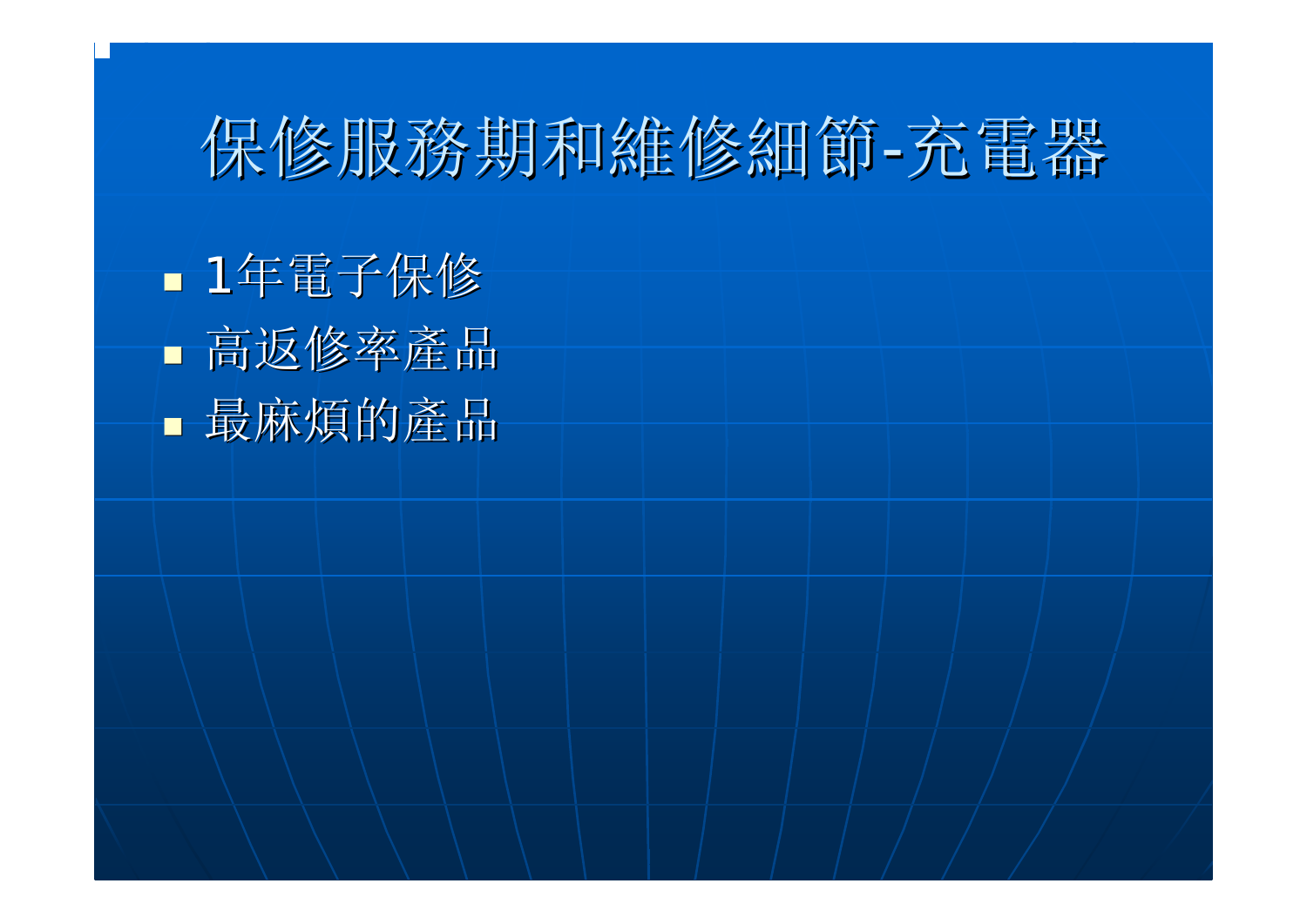### Component development and price---Frame

Due to the Chinese market we use cheap bicycle frames.

The frame, combined with other components to become bicycle should be very cheap

No more than 300rmb for the entire bicycle. *Good business attitude OEM manufactory is Good business attitude OEM manufactory is*  always very important which is always to *return to them return to them*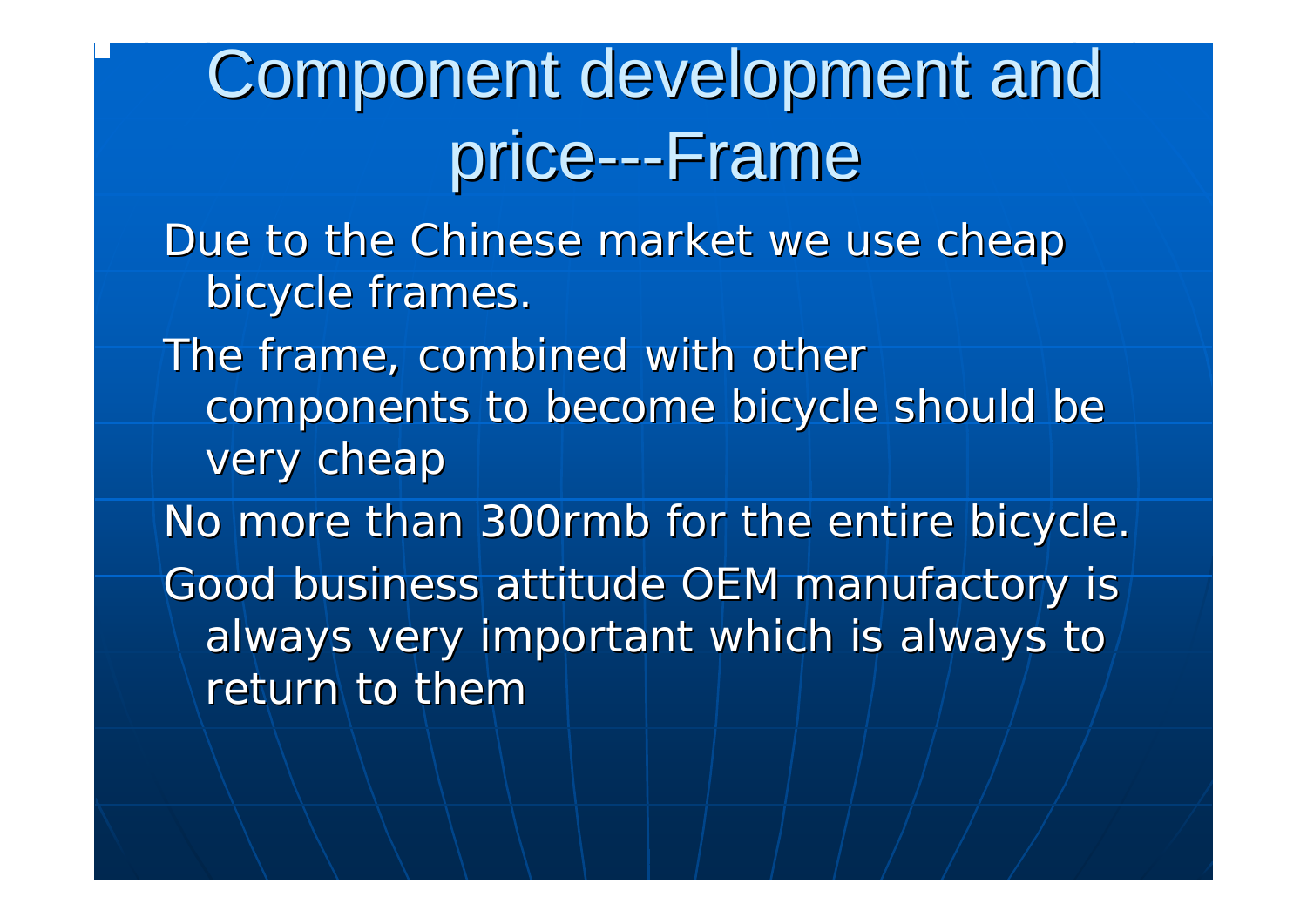### 配件的發展和價格 配件的發展和價格 -車架

- ■根據中國市場實際情況,大家普遍采用低 價位的車架。
- 車架和零配件組合的自行車應該做到非常 廉價
- 整車價格不超過300人民幣
- 良好的生意態度OEM製造商非常重要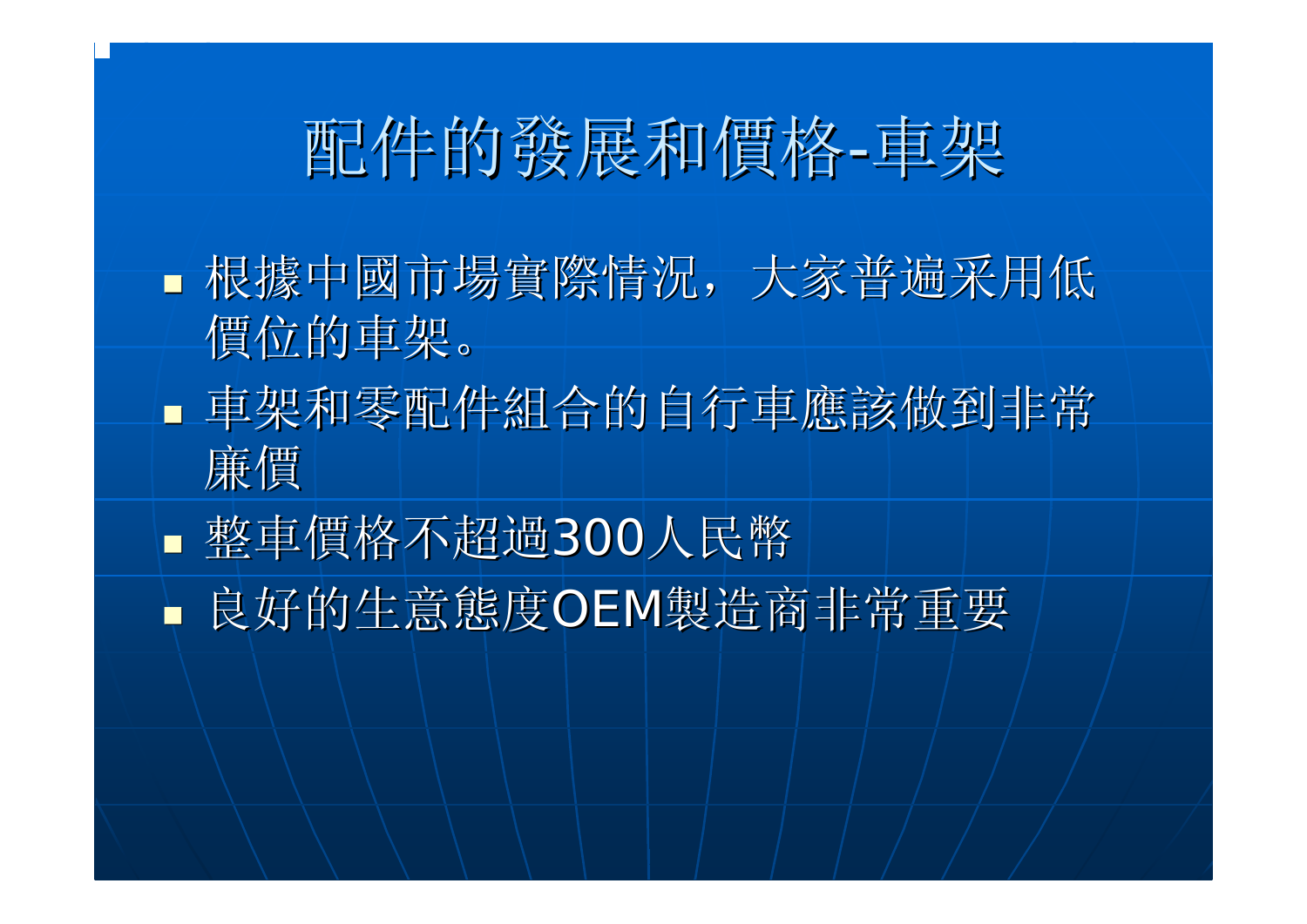### The warranty service and tricks --Frame

**The frame carries a 2 year warranty** But a lot of customers complain about freewheels, cranks, etc **Nost of the e-manufacturers do not** have the experience with bicycle parts.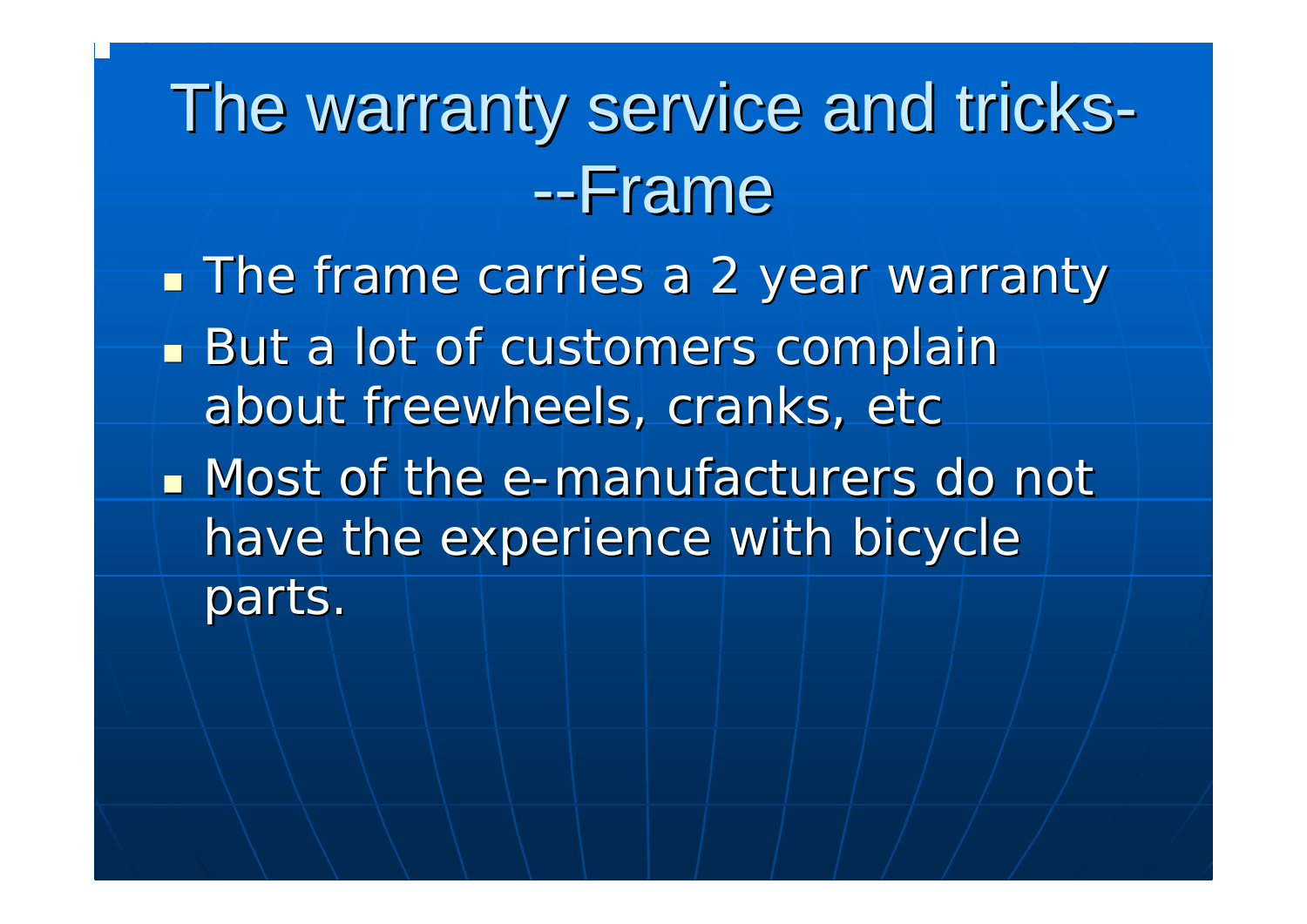### 保修服務期及維修細節-車架

- 車架保修期為 2年。
- 但很多客戶投訴飛輪,曲柄等部件的問題。 但很多客戶投訴飛輪,曲柄等部件的問題。 ■ 多數電動車製造商缺乏自行車配件方面的 經驗。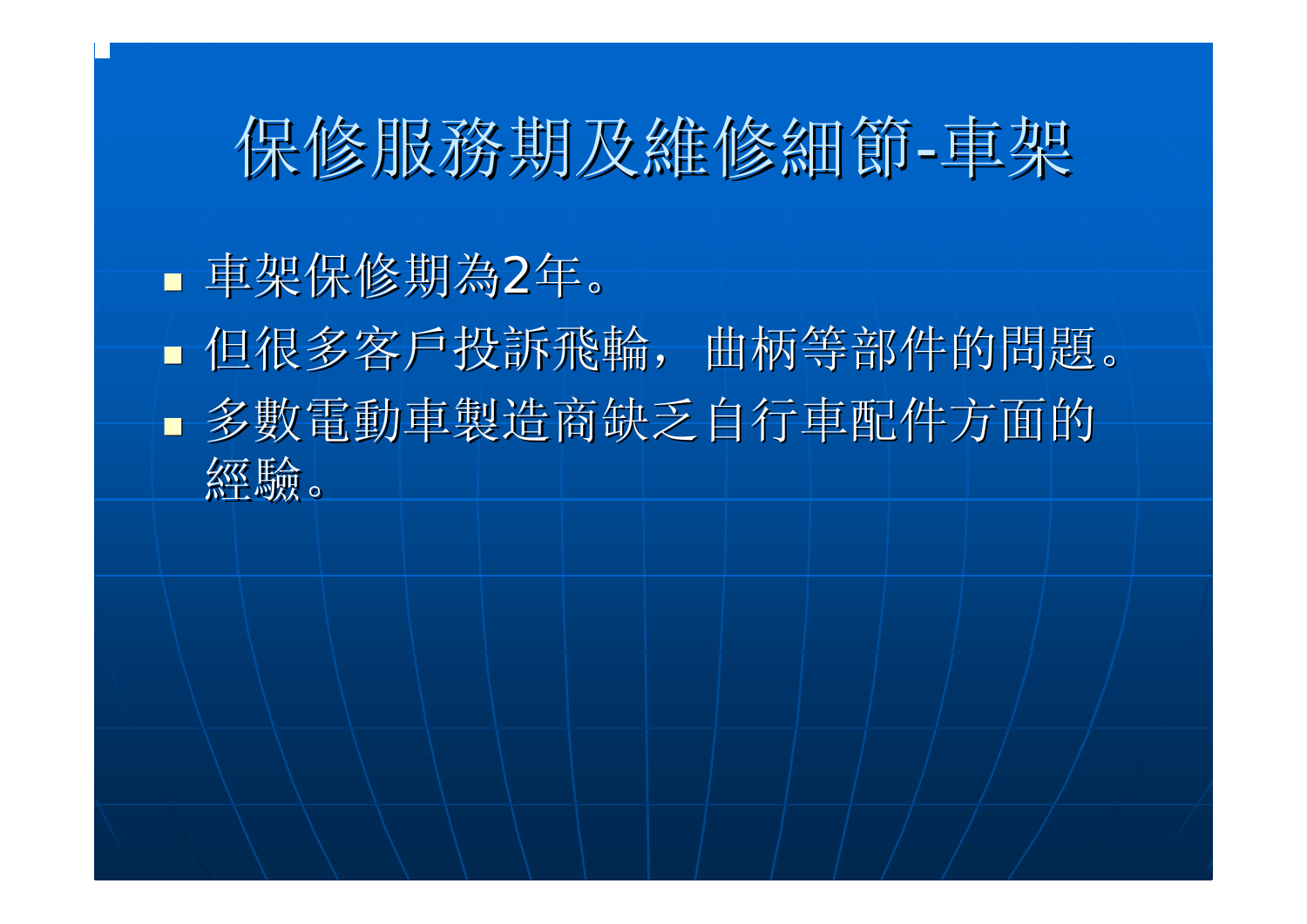### Component development and price---Plastic

 $\overline{\phantom{0}}$  $\blacksquare$  This is the most interesting part.

- $\mathbb{R}^2$ **Our government encourages the industry** to develop the e-bicycle, but in general the consumer prefers the scooter style which needs a lot of plastic cover
- 1999 -2000-2002-2003■ 180-280-300-400rmb OEM ■ 400-500-600-900rmb e-manufacturer ■ 420-550-650-950rmb retail shop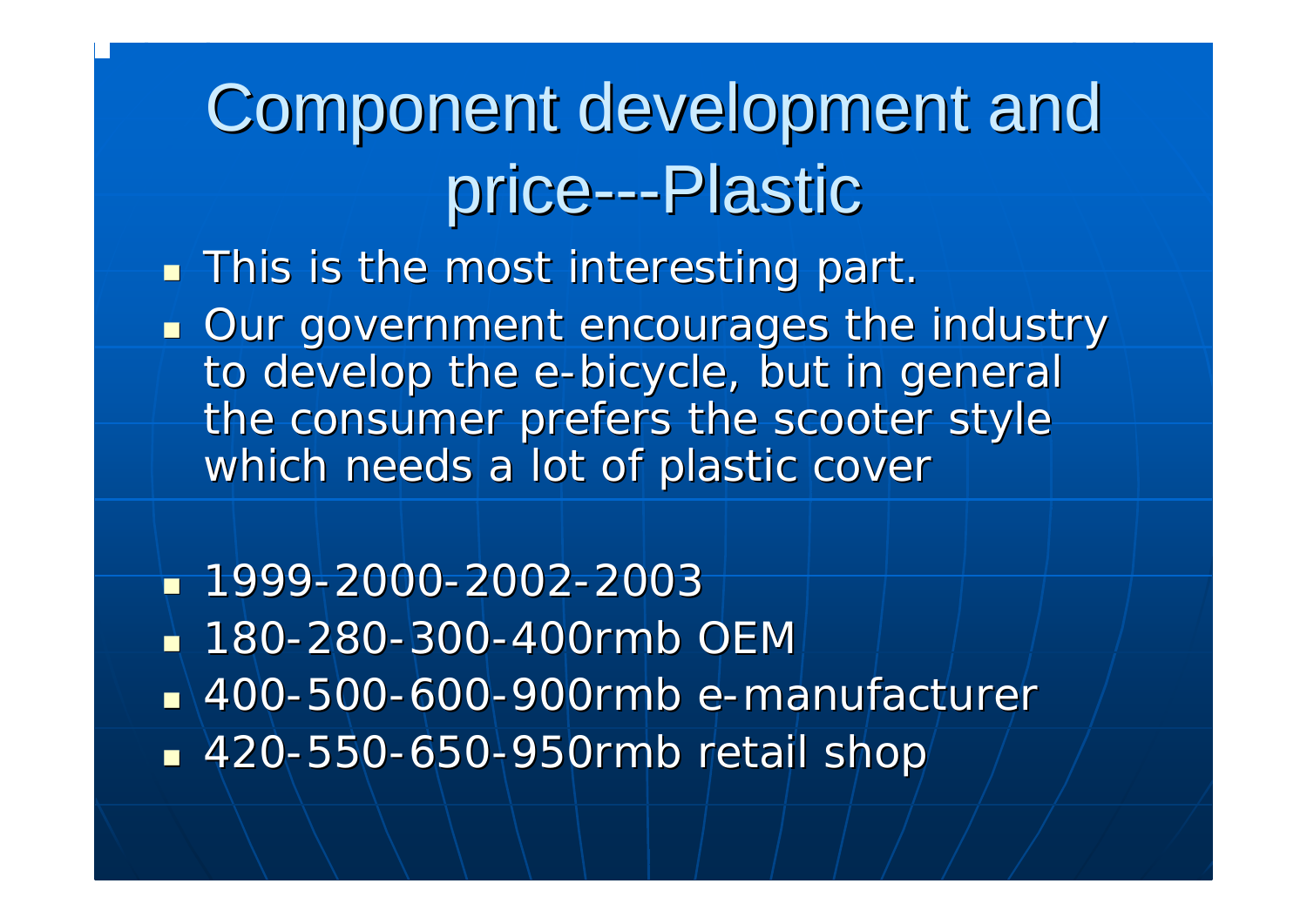### 配件的發展和價格-塑料部件

#### ■ 最有意思的部件.

- 政府鼓勵電動自行車的發展,而大眾則偏 政府鼓勵電動自行車的發展,而大眾則偏 愛摩托車式的電動車,這種車需要大量塑 料外殼。
- 1999 -2000 -2002 -2003 ■ 180-280-300-400人民幣 塑料廠 ■ 400-500-600-900人民幣 電動車製造商 ■ 420-550-650-950人民幣 零售店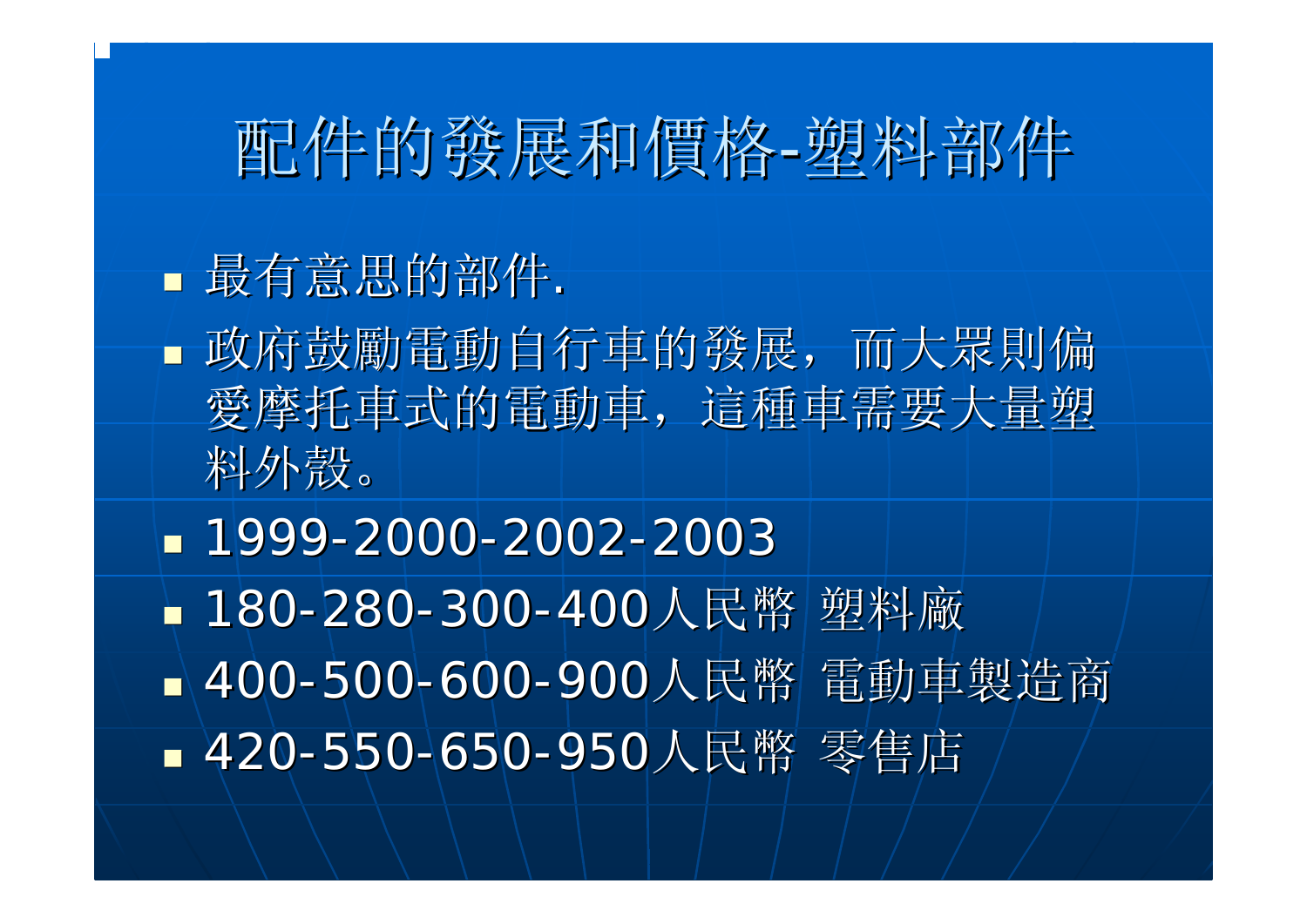### The warranty service and tricks ---Plastic

- $\blacksquare$  In general the plastic carries no warranty
- **Nany different edbike companies** purchase one model from one OEM
- **Nany different company supply very Internal Company** similar plastic parts if the model has been getting popular
- $\blacksquare$  Many different parts on one bike
- $\blacksquare$  Most expensive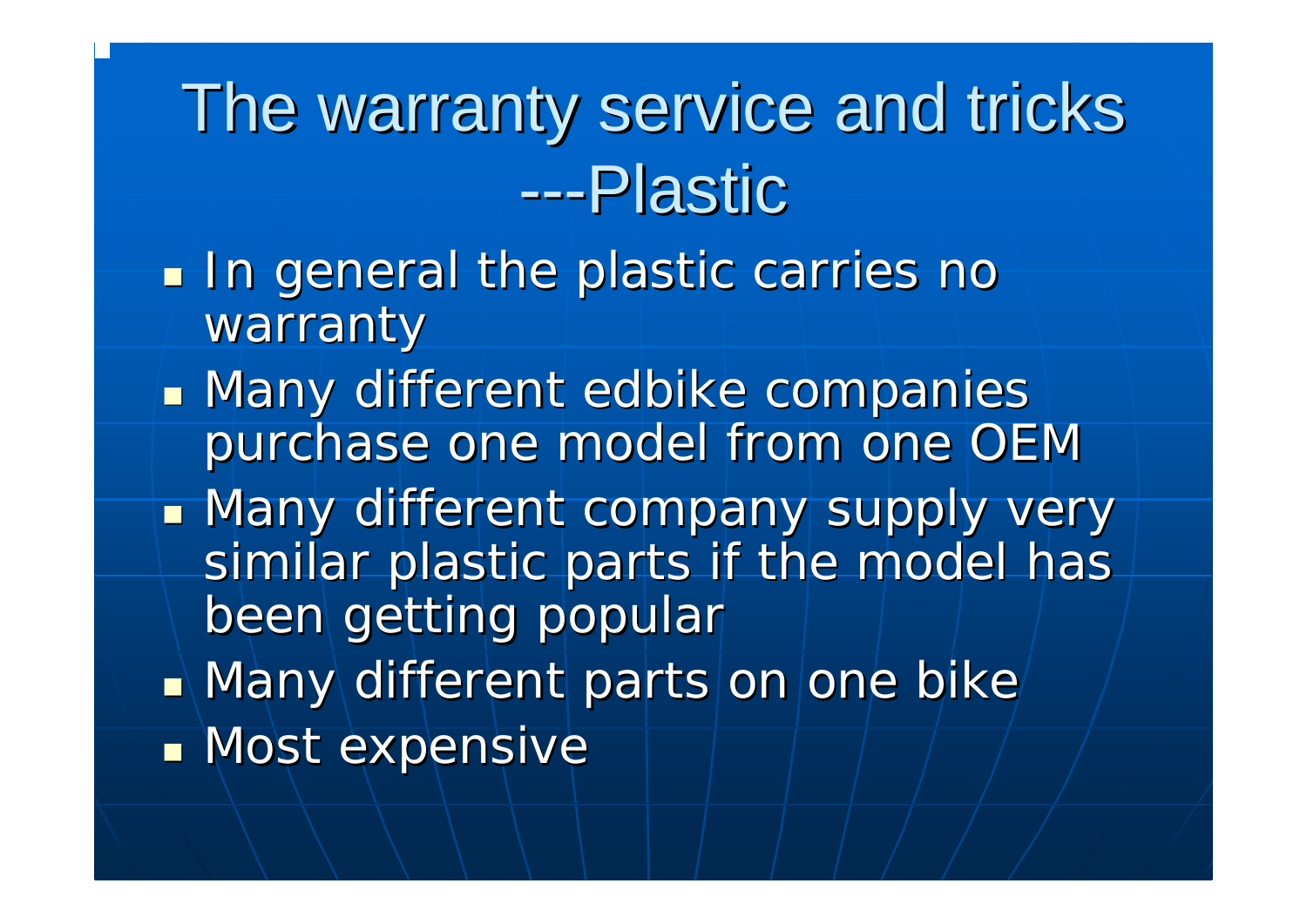### 保修服務期及維修細節-塑料部件

- 通常塑料件無保修。 通常塑料件無保修。
- 許多電動車公司采用一家塑料製造商所供 應的款式。
- 成功的款式有出現非常相似的塑料部件。 成功的款式有出現非常相似的塑料部件。 ■ 每輛車上有許多不同的塑料部件。 非常昂貴。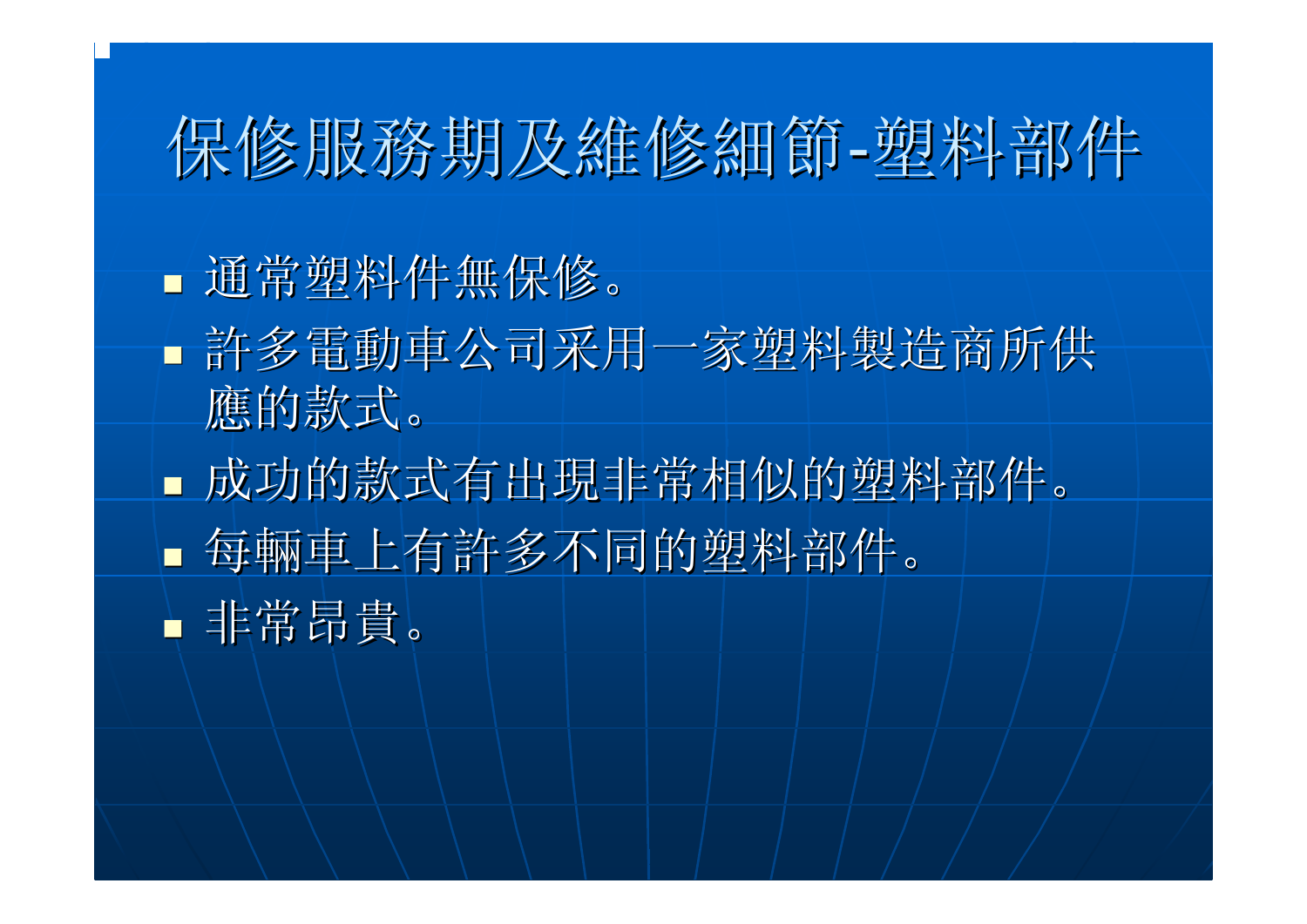#### Warranty in Real Life

 Technology development helps Technology development helps warranty **Narranty definition vs. expectation warranty definition**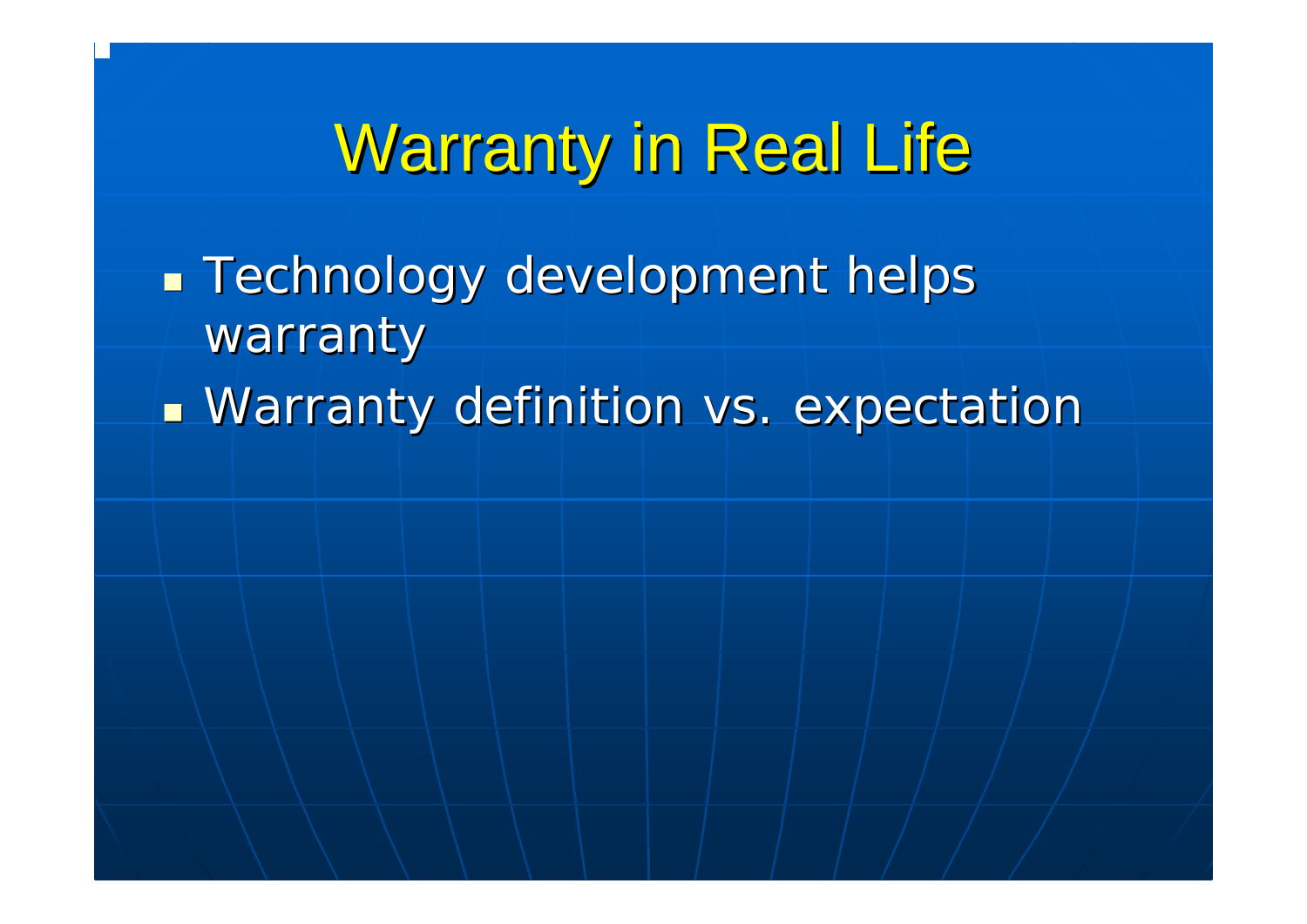

■ 技術的發展有利于保修的順利進行 保修的定義vs. 期望值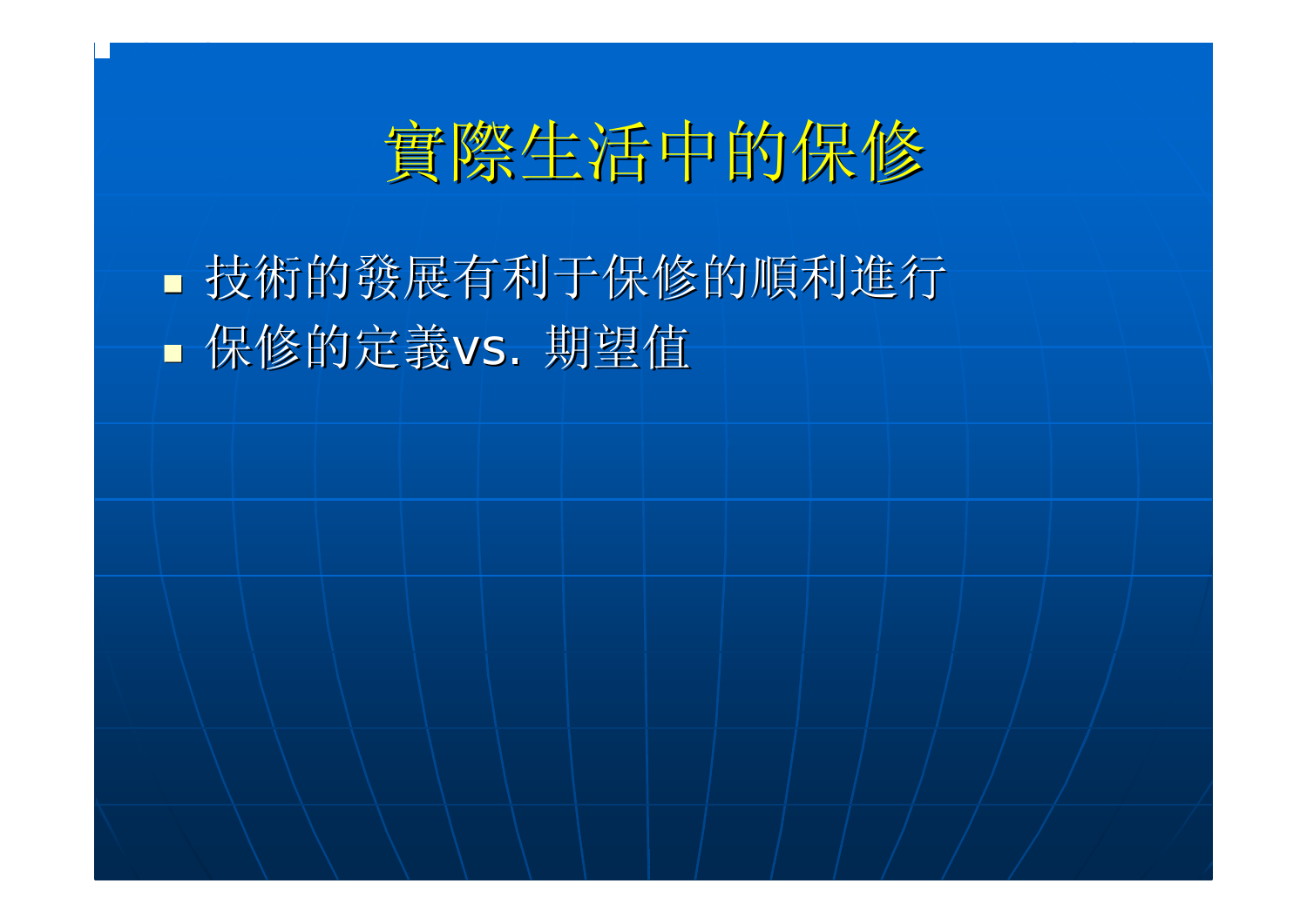## The E-bike Industry is **Very Young**

**Lack of technicians** 

**Lack of standard components** 

**The rapid growth of sales, vs. the** slow growth of support and service infrastructure.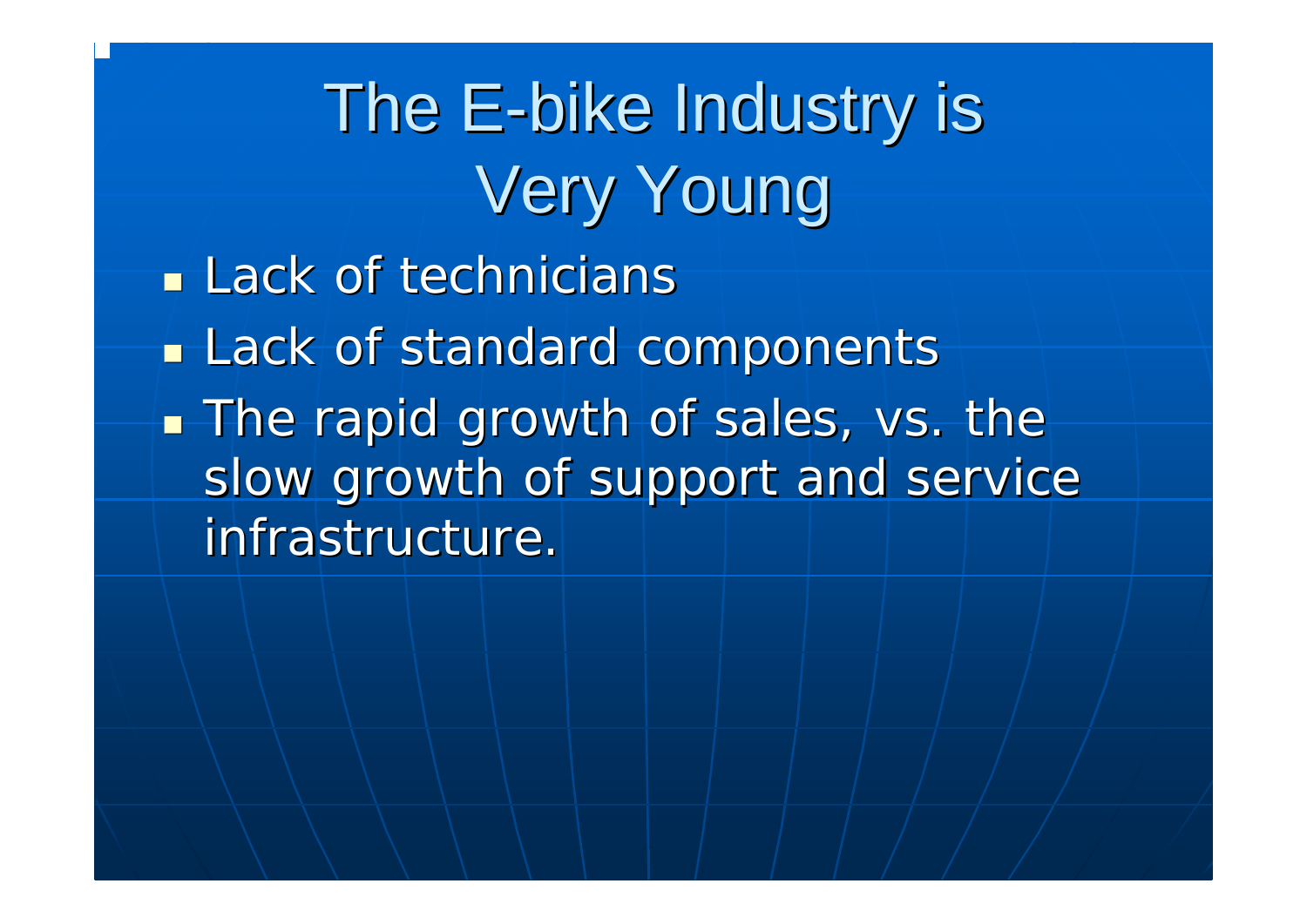### 電動自行車行業還很年輕

 技術員的匱乏 標準配件不足 ■銷量的快速上升vs. 售后服務的相對滯后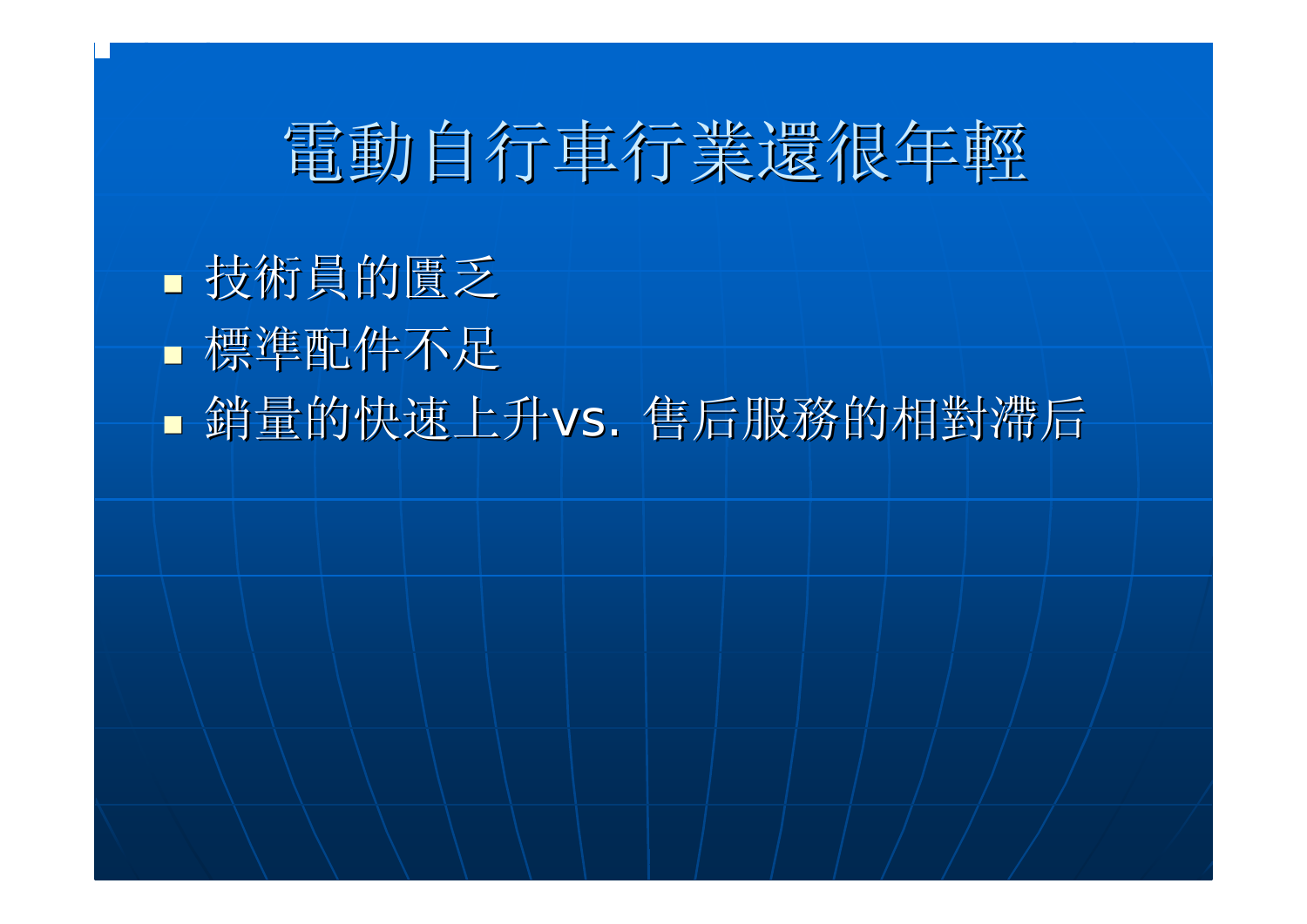The Future of the Electric **Bicycle and Warranty Service**  $\overline{\phantom{0}}$  $\blacksquare$  It just like any other industrial, the repairing market is unhealthy and unexpected from the consumer  $\overline{\phantom{0}}$  $\blacksquare$  Today's huge repair market means a lot of improvement is needed.  $\mathbb{R}^2$  $\blacksquare$  Shanghai has to learn again from the other big city about transportation

systems.

 $\mathbb{R}^2$  $\blacksquare$  China needs a lot of education about good bicycle product and good quality product.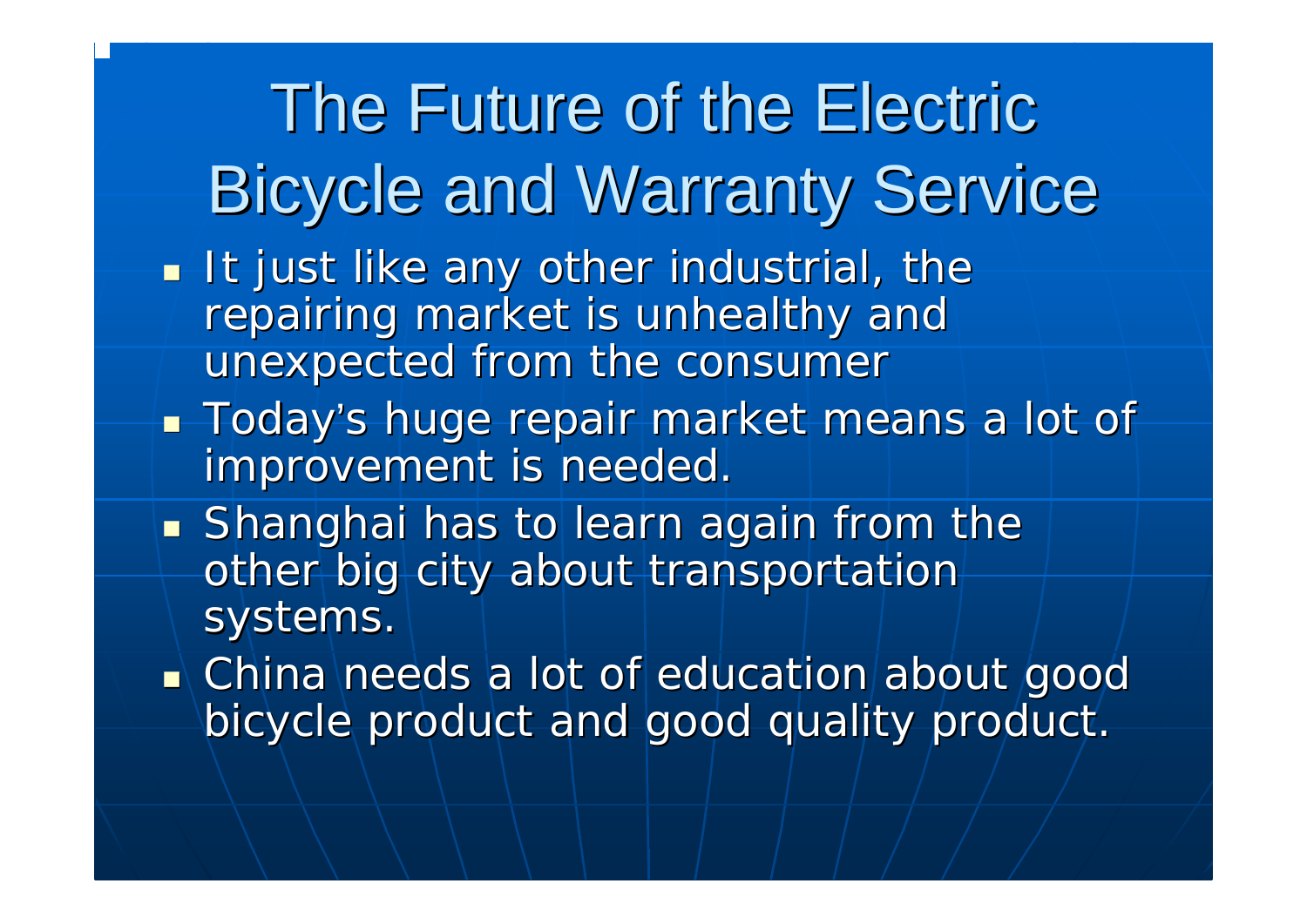### 電動自行車的將來和保修服務

- 同其他行業一樣,修理市場還不夠完善, 同其他行業一樣,修理市場還不夠完善, 經常和消費者所期望的產品質量有差距。 今天的巨大修理市場說明很多的技數仍需 今天的巨大修理市場說明很多的技數仍需 要改進和提高。 要改進和提高。
- 上海應向其他大城市學習交通系統的管理。 上海應向其他大城市學習交通系統的管理。 中國有必要學習如何提高產品質量。 中國有必要學習如何提高產品質量。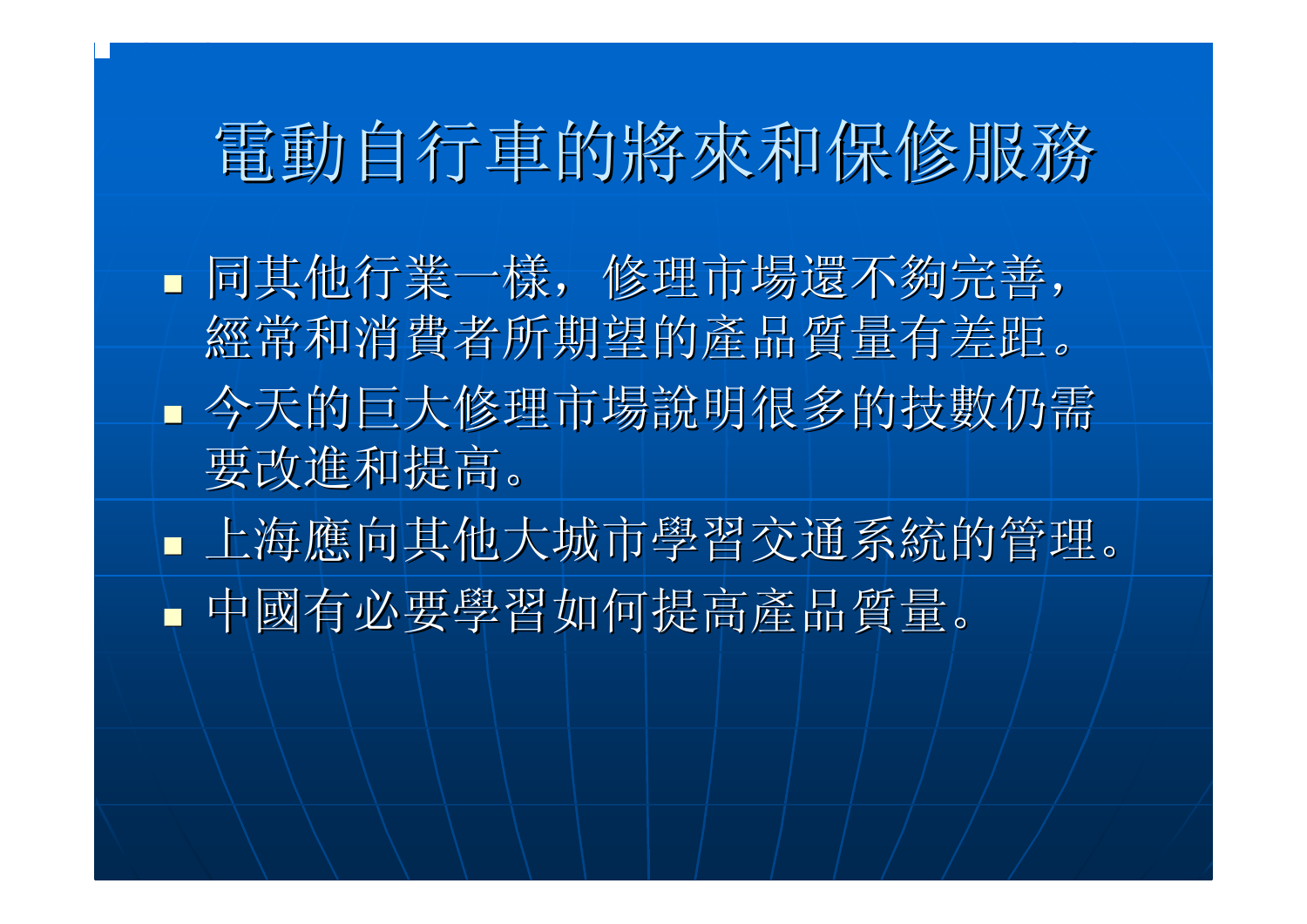#### Thanks

**Questions?** 

**Questions emailed to**  $chemical$ chendingwu@hotmail.com comwill be answered as best as I can and referred to other experts if appropriate.